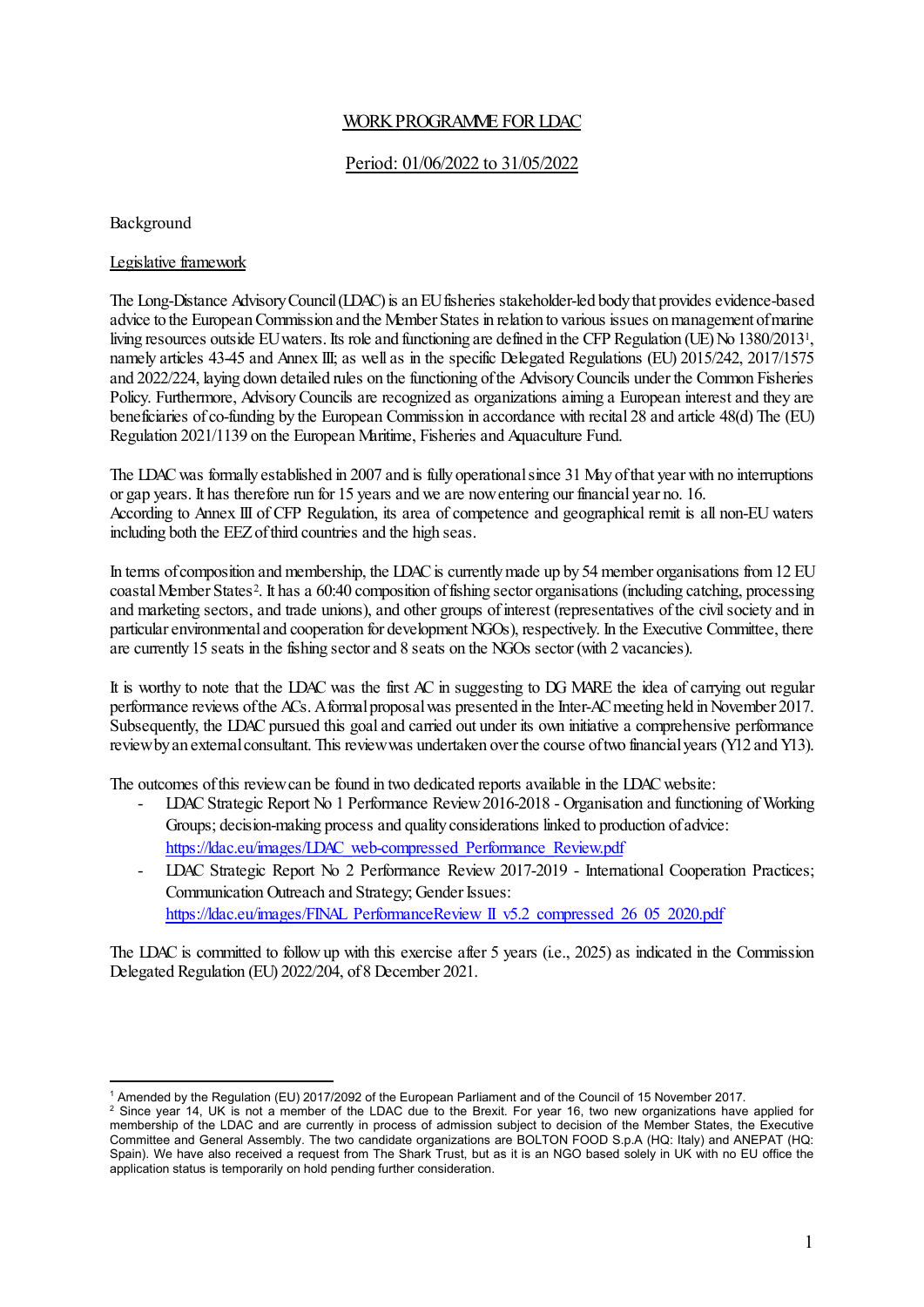## Transparency initiatives

The LDAC is fully transparent for reporting of its financial contributions and activities with a summary of their annual accounts and presentations of financial reporting available in the LDAC website. The full accounts are also available to those members who wish to request it in writing.

The LDAC is registered on the EU Transparency Register of organizations with ID No. 905805219213-67: <http://ec.europa.eu/transparencyregister/public/consultation/displaylobbyist.do?id=905805219213-67>

It is also included on the UIA Annual Yearbook of International Organizations: <http://www.uia.org/yearbook>

Mission and objectives of the LDAC

The LDAC´s mission is to promote the conservation of marine biodiversity and the sustainable use and management of fisheries resources outside EU waters from an environmental, economic and social perspective. It also seeks to achieve a level playing field and improve the economic competitiveness of EU´s Member States fleets vis-à-vis non-EU fleets.

To achieve this mission, the LDAC will continue providing the European Commission and Member States with timely, evidence-based, technical advice, either on its own initiative or in response to consultations and requests, with the aim to improve the implementation of the external dimension of the Common Fisheries Policy.

In terms of objectives, the LDAC aims to assist the European Commission and Member States to:

- 1. Promoting policy coherence for sustainable development, to ensure EU policies impacts promote the sustainability of external fisheries: <https://ec.europa.eu/international-partnerships/policy-coherence-development>
- 2. Ensuring effective implementation of the EU Fisheries Control system and in particular the fight against IUU fishing and transparency of fishing activities of the external fishing fleet (SMEFF Regulation).
- 3. Promoting decent labour conditions and social rights in fisheries value chains in line with international instruments.
- 4. Monitoring involvement and participation of the European Union in contributing to a better international ocean governance (IOG) through effective implementation of sustainable fisheries policies and promotion of dialogue with third countries, in line with one of the six Headline Ambitions and Priorities set by the European Commission "making a Europe stronger in the world["3.](#page-1-0)
- 5. Providing advice to remove barriers to transparency, accountability and dialogues with coastal states stakeholders, in particular for the implementation of SFPAs. The reference of 'removing barriers to transparency" is linked to the dedicated section of the LDAC advice submitted in 202[04,](#page-1-1) under the section "Governance/transparency":

<span id="page-1-0"></span><sup>3</sup> Von der Leyen paper titled "*My vision for Europe - Political Guidelines for the next EC 2019-2026*": [https://www.eunec.eu/sites/www.eunec.eu/files/attachment/files/political-guidelines-next](https://www.eunec.eu/sites/www.eunec.eu/files/attachment/files/political-guidelines-next-commission_en_kopie.pdf)[commission\\_en\\_kopie.pdf](https://www.eunec.eu/sites/www.eunec.eu/files/attachment/files/political-guidelines-next-commission_en_kopie.pdf)

EC priorities for 2019-2026: [https://ec.europa.eu/info/strategy/priorities-2019-2024/stronger-europe](https://ec.europa.eu/info/strategy/priorities-2019-2024/stronger-europe-world_en)[world\\_en](https://ec.europa.eu/info/strategy/priorities-2019-2024/stronger-europe-world_en)

<span id="page-1-1"></span><sup>4</sup> [https://ldac.eu/images/LDAC\\_Advice\\_on\\_improving\\_SFPAs\\_evaluationsR.13.20.WG4.pdf](https://ldac.eu/images/LDAC_Advice_on_improving_SFPAs_evaluationsR.13.20.WG4.pdf)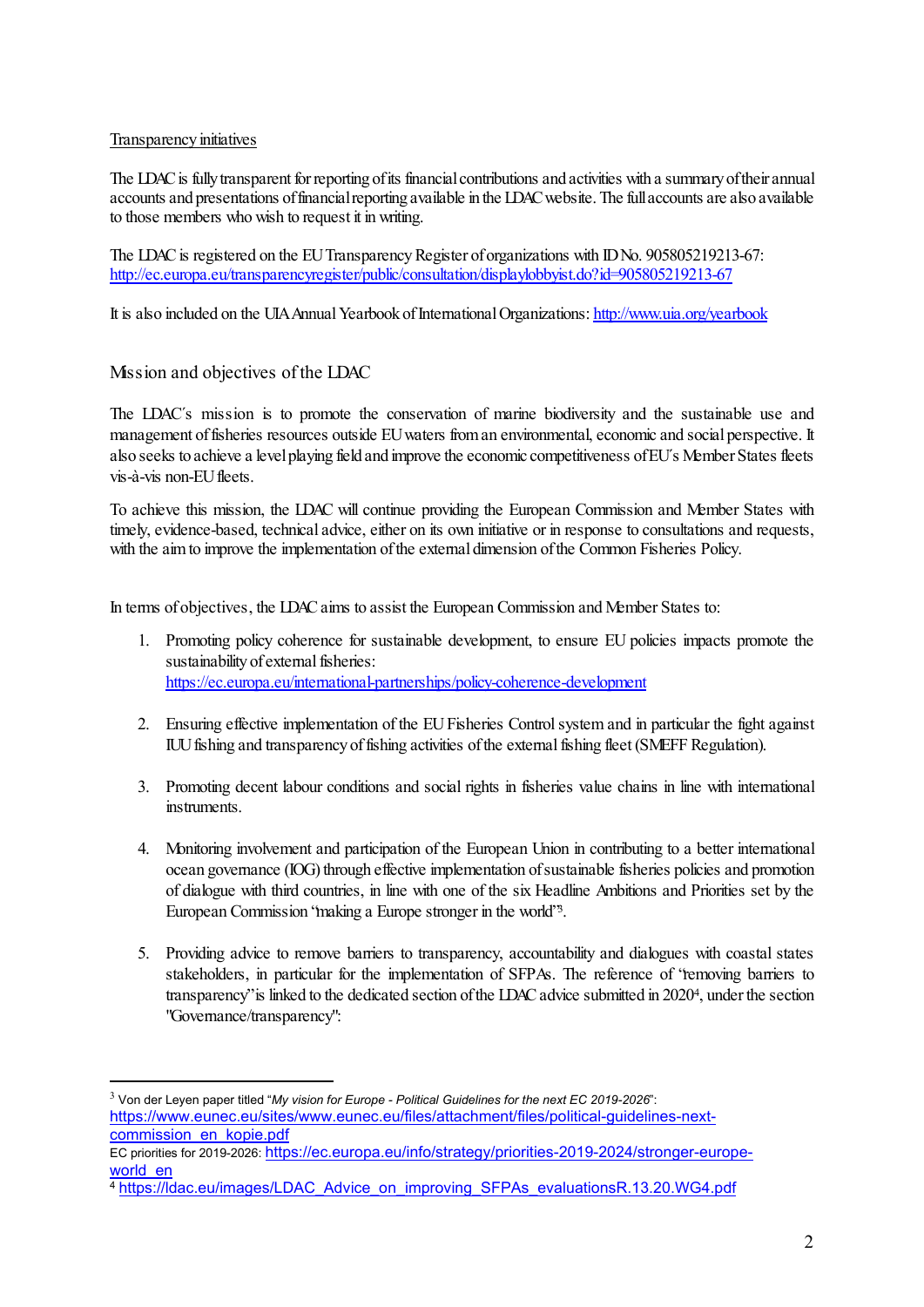- 6. Highlight the role, visibility and importance of local artisanal fishing communities of non-EU countries for socio-economic sustainability of fishing value chains, food security and poverty alleviation.
- 7. Participating in EC technical meetings in preparation of Annual and Intersessional Meetings of relevant RFMOs (NAFO, NEAFC, ICCAT, IATTC, IOTC, WPFC…) as well as attending those RFMO annual meetings where the LDAC has issued an advice, in member capacity within the EU delegation.
- 8. Representing the voice of EU fisheries stakeholders in international fora related to sustainable fisheries and related human activities at sea having an impact on fisheries, whenever possible and provided there is a clear mandate from the LDAC members and subject to prior consent of DG MARE(e.g., UNGA, FAO, UNDP, ISA…).
- 9. Helping to gather information and initiatives from fishing operators and other interest groups (OIG) which might be useful to the achievement of the UN 2030 Agenda for Sustainable Development, and in particular Sustainable Development Goal 14 on "Life below Water".

## LDACWORKPRIORITIES

## Overarching long term and short-term work priorities (at least 3 priorities)

The LDAC aims to work proactively on contributing to the promotion of sustainable, healthy and profitable fisheries around the world and to achieve a level playing field in terms of environmental, social and economic sustainability standards between EU and non-EU fleets, as an engine of change.

In order to establish and coordinate short and medium/long term priorities, the LDAC will try to align its work with that of the European Commission through regular (in person or virtual) coordination meetings with DG MARE.

In Year 16, the LDAC intends to provide evidence-based advice to the EC in the field of the external dimension of the CFP. As a result, eight (8) work priorities have been identified as key deliverable indicators (KDI):

## 1. International Ocean Governance

The LDAC has actively contributed in the three editions of the IOG forums in 2020 and 2021[5,](#page-2-0) and the public consultation launched by DG MARE, culminating in the publication of the EC report on IOG launched in March 2021. This report includes a number of recommendations that will now feed into the IOG agenda for the future.

In year 16, the LDAC is committed to be actively engaged in the shaping and implementation of the IOG agenda. It will also formulate recommendations on coherence between CFP and other EU sectoral polies internationally to assist DG MARE in fulfilling the Headline Ambition of making "a stronger Europe in the world"laid out in the EC political guidelines 2019-2024 and embedded in the mandate of the Commissioner for Oceans, Environment and Fisheries.

In particular, it will provide stakeholders'views (either formal or informal) prior to key negotiations taking place in the context ofRFMOs and relevant international for a dealing with fisheries (e.g., UNGAresolution on sustainable fisheries, UN Ocean Conference SDG14, FAO COFI). Finally, it will follow other global processes with linkages between environmental conservation and fisheries management (CBD, IUCN, BBNJ, ISA).

2. Promotion of Level playing field of fishing products between EU and non EU operators and traders to

<span id="page-2-0"></span><sup>5</sup> More info: <https://webgate.ec.europa.eu/maritimeforum/en/frontpage/1469>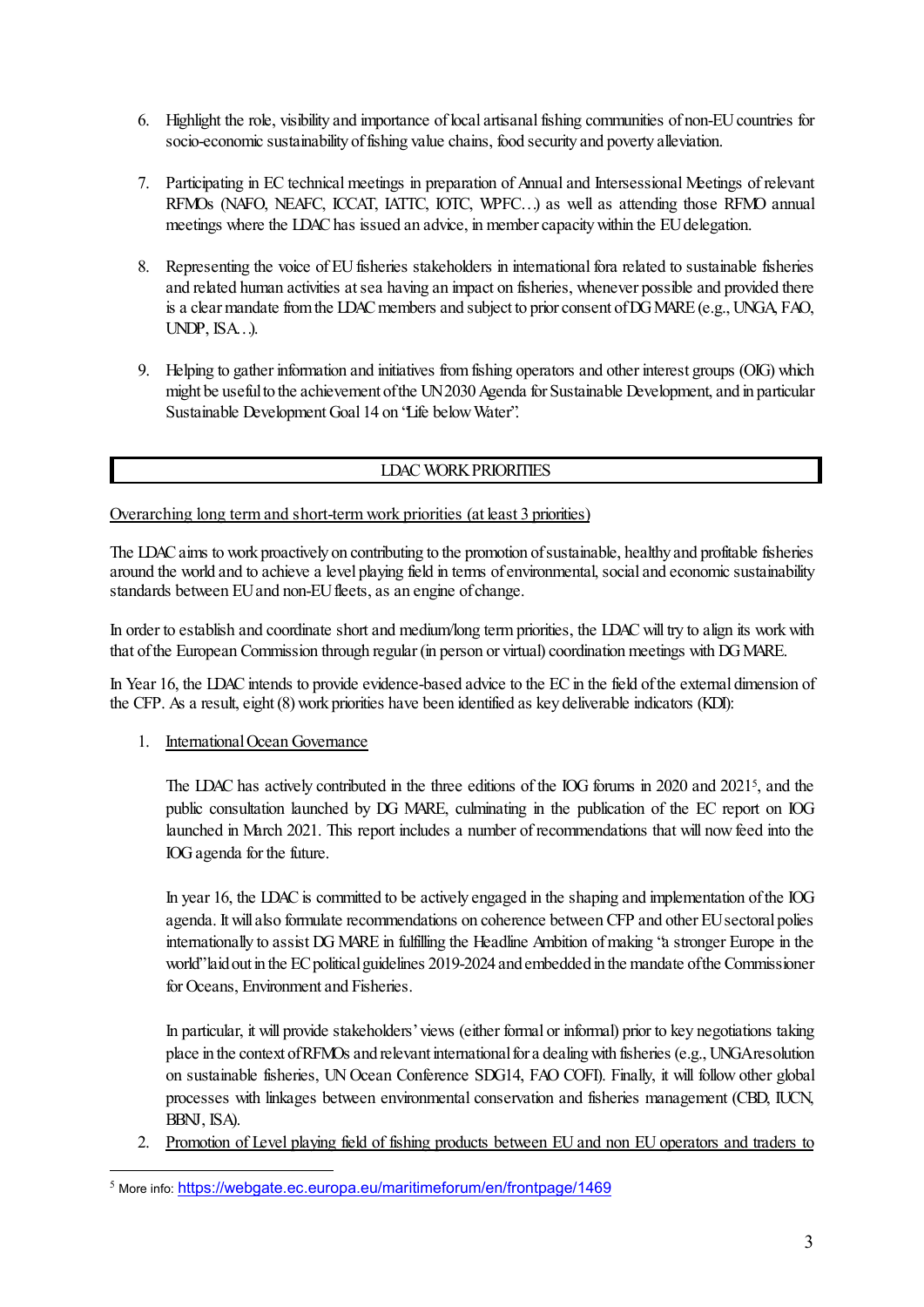#### ensure the environmental and social sustainability of products in EU market

The LDAC has been working in 2020 and 2021 in developing a comprehensive and fully-fledged position paper identifying areas of uneven internal (intra EU between EU products) and external (between EU and imported products) dimension in the field of fisheries with regards to different aspects related to access to fair competition, traceability of products and value chains, transparency of fishing activities and access to EU market. This work has been complementary of that initiated by the MAC and looks specifically at aspects broader than but interlinked to trade such as international governance and policy frameworks, implementation of SFPAs, provisions of RFMOs, fight against IUU fishing, fisheries subsidies and labour, social and human rights. This position paper adopted in May 2021 will serve as foundation to identify those areas where there is uneven internal (within the EU) and/or external (EU vis a vis third countries) level playing field, engaging in active dialogue with DG MARE and DG TRADE. Consideration will be given then to develop a number of specific advice in Year 16 in relation to some/all of the above-mentioned topics

### 3. Social Dimension of the CFP

The LDAC will remain active in the promotion of labour and social issues related to fisheries in the EU agenda. The LDACwill continue working with the EU Social Dialogue Committee to implement the agreed roadmap updated with specific deliverables and actions for 2022 and beyond. The overall aim is to request the European Commission to actively promote a harmonized and robust legal framework within the EU and before relevant international for a in line with internationally agreed social and labour standards for fisheries – this might feed into the consultation process to the report on the CFP revision. The LDAC will:

- 3.1. Request EU flag Member States to foster the adoption, transposition, ratification and effective implementation of key international legal instruments of maritime safety at sea such as ILO C188, IMO STCW-F or IMO Cape Town Agreement.
- 3.2. Formulate specific recommendations on how to improve working and living conditions of fish workers along external fisheries value chains, including for example training and employment rights related to migrant workers (minimum salary, rest times, health and pensions benefits…), framework for collective bargaining agreements, or medical inspections; improving women in fisheries working conditions in partner countries.
- 3.3. Initiate a technical discussion on improving the measuring offishing capacity (alternative systems for measuring Gross Tonnage and engine power) with the aim of improving safety at sea and ensuring decent working conditions onboard whilst ensuring fishing capacity does not increase as a result.
- 3.4. In the international arena, the LDAC will also lookat ongoing FAO initiative to raise awareness on the need to promote socially responsible fisheries value chains around the world. As such, it is envisaged that the LDAC will contribute as stakeholder in any future consultation processes and workshops set up by FAO in relation to development of the technical annexes to the Guidance Document on social responsibility of the fisheries value chains; and inform EU and MS on forthcoming FAO Sub-Committees on Fisheries Trade and COFI<sup>6</sup>. It will also assist the EC to provide the stakeholders' views in preparation of the COFI35, scheduled for 5-9 September 2022.

<span id="page-3-0"></span> $6$  Link to report of COFI 34 Session – see recommendation 39:

[https://ldac.eu/images/COFI\\_34\\_Draft\\_Report\\_for\\_Adoption\\_en.pdf](https://ldac.eu/images/COFI_34_Draft_Report_for_Adoption_en.pdf)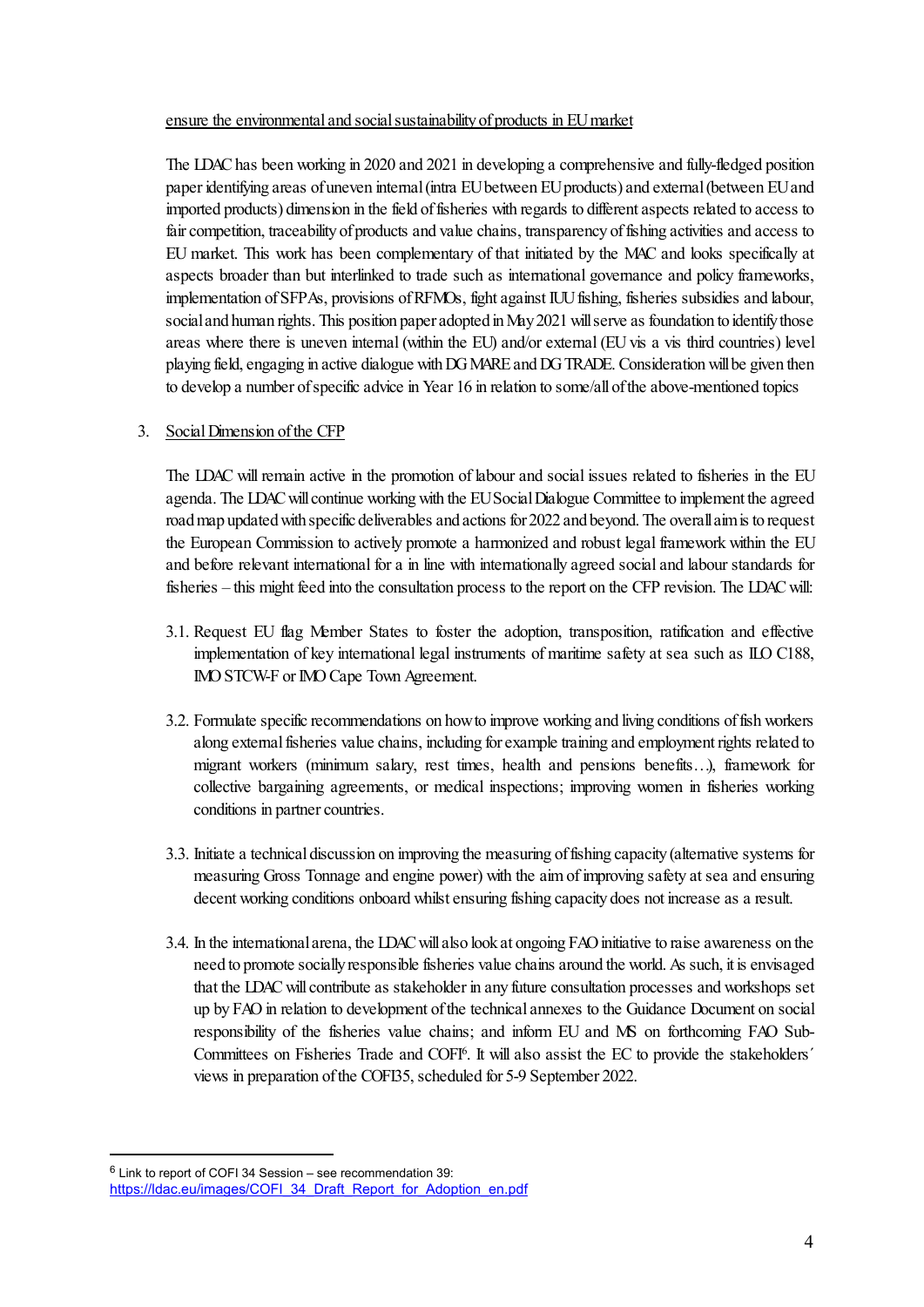## 4. Evaluation of Sustainable Fisheries Partnership Agreements (SFPAs) with Third Countries.

The LDAC participated in 2021 both to the roadmap and the EU public and targeted consultations launched by DG MARE to provide a critical overview of the constituent elements of SFPAs and formulate recommendations regarding both the process and content of this overall evaluation, to make the whole exercise more efficient.[7](#page-4-0)

The LDAC is committed to provide ongoing feedback to DG MARE and follow closely the outcomes of the study on retrospective evaluation of SFPAs within the framework of the EU report on the CFP (expected to be launched by the end of 2022). The LDAC will invite DG MARE unit to provide an update and present the outcomes of the study once available at the Working Groups planned for the second half of 2022. There, it will exchange views on how to optimize implementation of SFPAs and improve the efficiency of utilization of funds, allocated to the sectorial support. In relation to the latter, key actions must take place to improve capacity building, training and development of coastal State capacities and local communities from third countries, including artisanal fishers.

In the case of ex-post and ex-ante evaluations of SFPAs, LDAC will also look at reviewing and monitoring of agreements in force analyzing methodology and content of these evaluations; and will provide the Commission with concrete elements to support the identification of priorities linked to the agreement and needs assessment of recipients from third countries (policy makers and stakeholders). It will also reiterate its advice to improve the transparency of implementation of SFPAs through: publication of minutes of scientific and joint committees; publication of annual reports on the use of sectoral support; reporting of fishing activities via publication of public and private agreements from EU and non-EU vessels signed with the third country. In addition, LDAC will look at the specific impacts of SFPAs on the marine environment, where partial work has been done via the FarFish H2020 project<sup>8</sup>, including by-catch and non-targeted species; socio-economic impact; value chain analysis and trade flows.

## 5. Regional Fisheries Management Organizations (RFMOs)

The LDAC will aim to provide in Year 16 timely and strategic input to the EC designated negotiation teams prior to the intersessional panel meetings, special sessions and the plenary annual meetings of key regional fisheries management organizations of high interest for our members.

In this respect, the LDAC will provide input to the EC designated negotiation teams of key regional fisheries management organizations, either in the form of writing input/advice (e.g., NAFO, ICCAT) or by active participate in preparatory technical coordination meetings (IOTC, WPFC…).

Further work will be explored on providing more detailed feedback to proposals related to ecosystem approach to fisheries management in some of these areas, should there be information provided by relevant members both from the fishing sector and other interest groups/NGOs.

Last, the LDAC will seek to develop a specific advice on the role of the RFMOs in the context of the UN BBNJ process.

<span id="page-4-0"></span><sup>&</sup>lt;sup>7</sup> The LDAC contribution can be found here[: https://ec.europa.eu/info/law/better-regulation/have-your-say/initiatives/12728-](https://ec.europa.eu/info/law/better-regulation/have-your-say/initiatives/12728-Fisheries-evaluation-of-the-EU-s-sustainable-fisheries-partnership-agreements-SFPAs-) [Fisheries-evaluation-of-the-EU-s-sustainable-fisheries-partnership-agreements-SFPAs-](https://ec.europa.eu/info/law/better-regulation/have-your-say/initiatives/12728-Fisheries-evaluation-of-the-EU-s-sustainable-fisheries-partnership-agreements-SFPAs-)

<span id="page-4-1"></span><sup>&</sup>lt;sup>8</sup> The LDAC was partner of EU funded H2020 FarFish: <https://www.farfish.eu/> a 4.5-year project which ended in 30 Nov. 2021.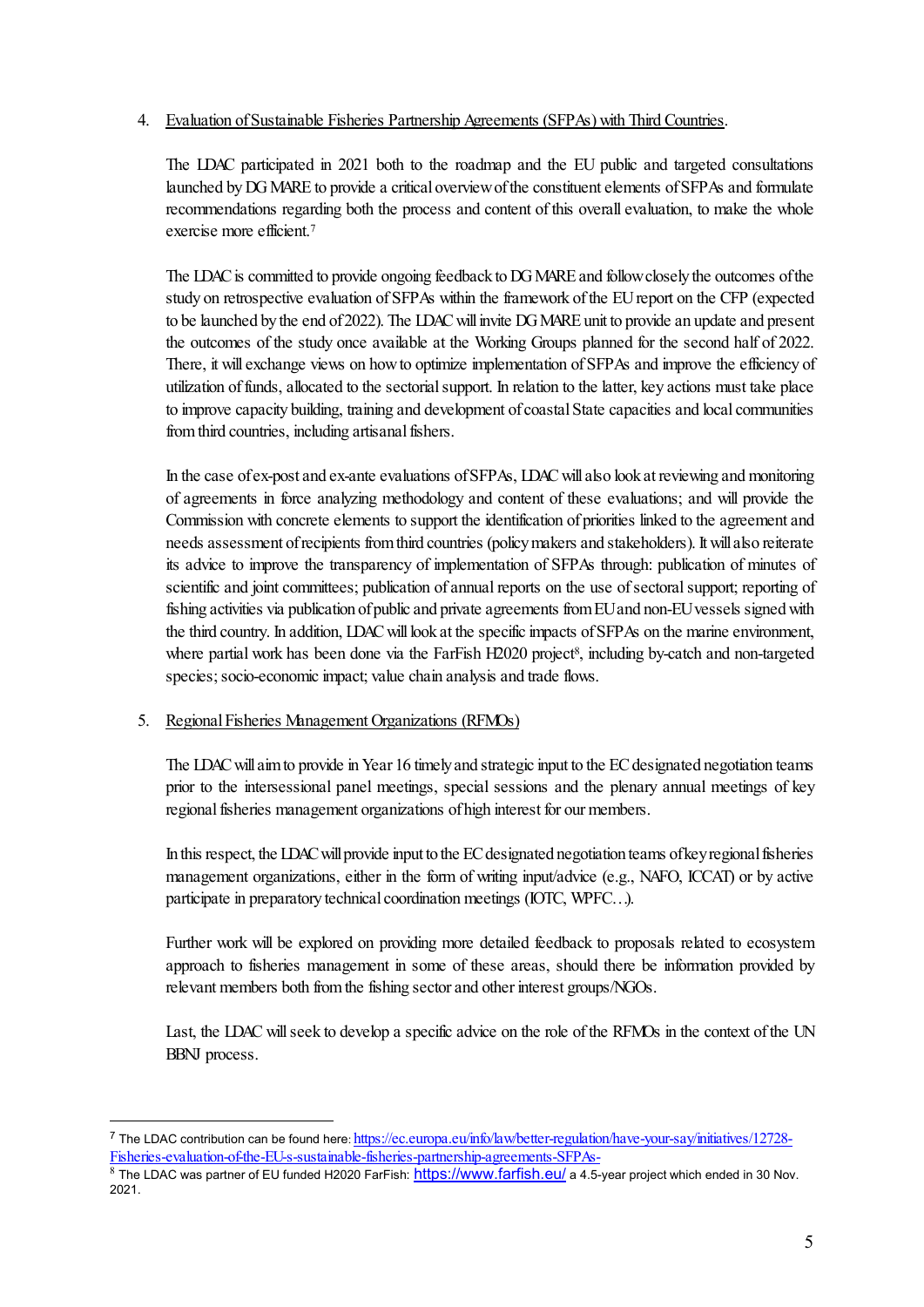## 6. Review of EU Fisheries Control Systems; and effective implementation of Regulations on Fight against IUU Fishing (IUU) and Sustainable Management of the External Fishing Fleet (SMEFF)

The LDAC will continue working on Year 16 on improving the effective implementation of the IUU and the SMEFF Regulations. With that purpose, shortcomings will be identified and areas to improve from the side of the EU, Member States and fishing operators. Specific emphasis will be put on using the periodically updated EU database on fishing authorizations to inform our advice, and request publication of key features of beneficial ownership and measures to improve identification of vessels when required, including compulsory IMO numbers and promotion of FAO global record of fishing vessels.

The LDAC will also keep a close eye on the evolution of the review of the EUfisheries control system, currently under trilogue discussions under co-decision procedure, and in particular how new measures will apply to EU vessels fishing outside EU waters, and with what impacts. An important area of work in this new approach will be the transition phase from a paper-based to an electronic implementation of the EU Catch Documentation Scheme (CDS – IT CATCH). The LDAC is also interested at streamlining the current system of mutual assistance between MS for early detection of already rejected or suspicious consignments to avoid fraudulent entry of products in the EU market.

Last, the LDAC will ask for regular briefings and update from DG MARE IUU unit at WG5 meetings on the state of play of EU carding system (green, yellow and red cards), and also dialogue with countries of interest for LDAC members where there might be specific issues related to IUU fishing or lack of transparency such as Morocco, Ghana, China, Thailand, Ecuador, Cameroon or Guinea Conakry, amongst others.

On the basis of such information added to LDAC stakeholders' information, the LDAC will envisage to produce a series of recommendations and advice on individual country level highlighting shortcomings and deficiencies and proposing remedial actions and measures to overcome them.

Last but not least, the LDAC is committed to continue playing an active role as member of the Advisory Board of the European Fisheries Control Agency (EFCA). In particular, it will give feedback and participate in the stakeholder consultation process for the new 5-year independent external evaluation of EFCA work for the years 2017-2021 which commenced on 26 November 2021. The LDAC will seek promoting an enhanced role and increased profile of EFCA in the international dimension of the CFP in line with previous advice in this subject from 2017[9.](#page-5-0)

## 7. Climate change and impacts on fisheries

The LDAC members have shown increased concern over the last years with the specific impacts of climate change might affect to the marine environment, and in particular to international fisheries managements and affectation to EU distant water fishing activities. A specific area of focus will be the North Atlantic mixed fisheries, where there are changes in migration patterns of both big and small pelagic stocks north west with its implications for the fisheries governance in particular in the North East Atlantic and in a post-Brexit scenario. Another area of interest case will be that of tuna migrations in the Atlantic and Indian Oceans affecting catch for coastal countries fishing communities and distant water fleets operating in beneficiary countries of SFPAs.

To this purpose, the LDAC will take into account the conclusions of the IPCC Assessment Reports on

<span id="page-5-0"></span><sup>9</sup> [https://ldac.eu/images/documents/publications/LDAC\\_Opinion\\_on\\_EFCA\\_Role\\_on\\_International\\_Dimension\\_of\\_CFP.pdf](https://ldac.eu/images/documents/publications/LDAC_Opinion_on_EFCA_Role_on_International_Dimension_of_CFP.pdf)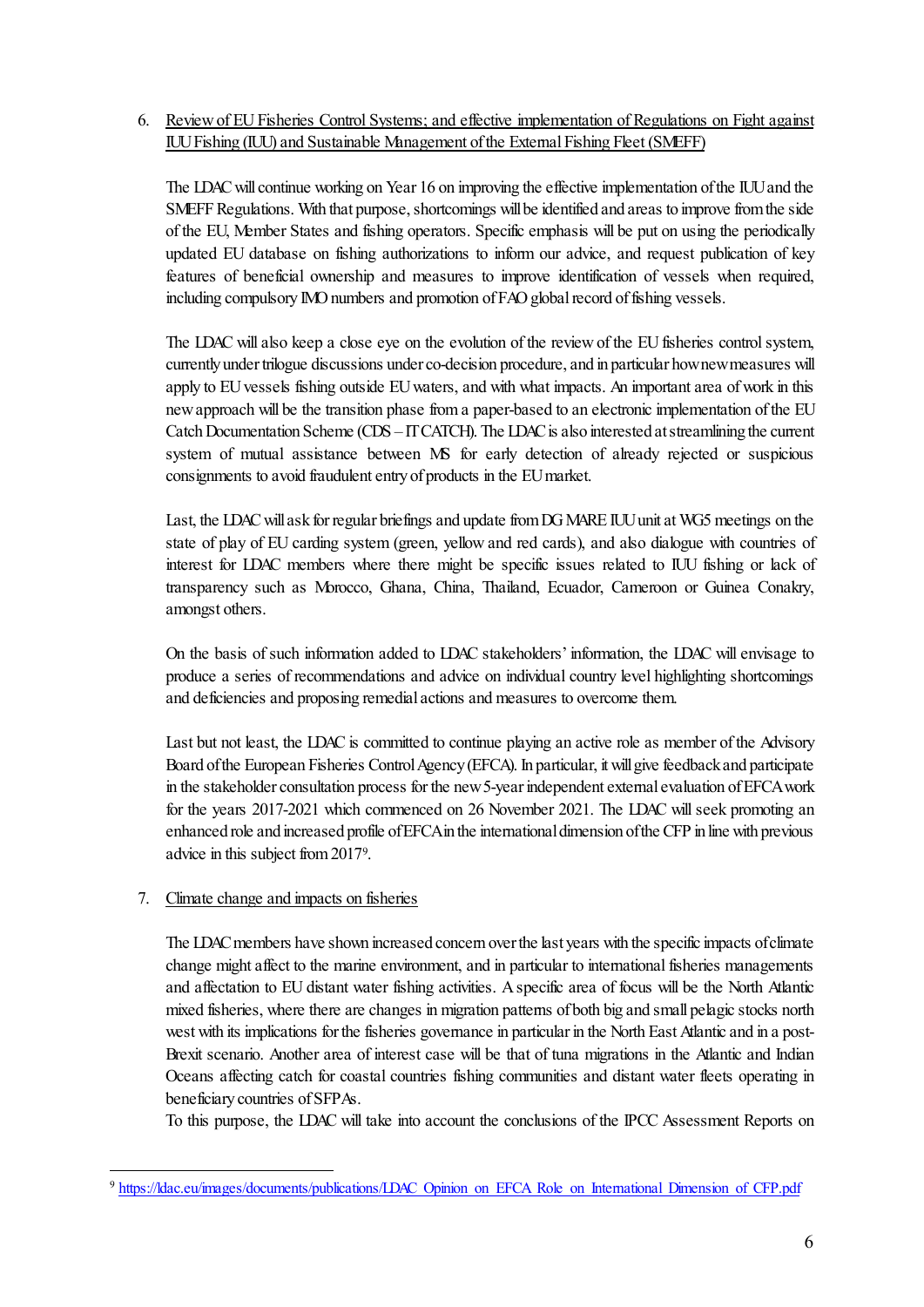Climate Change<sup>[10](#page-6-0)</sup> as well as the FAO technical paper on impacts of climate change for fisheries and aquaculture published in 2018[11.](#page-6-1)

In view of the above, the LDAC will consider, either on its own or via cooperation with other ACs, developing an advice to look at this matter also considering recent EU debate on energy efficiency and reduction of CO2 (alternative energy sources and engine modifications).

#### 8. Role of artisanal fisheries from non-EU coastal states in fisheries

The LDAC will investigate how the External Dimension of the CFP can contribute to support development of fishing communities in Africa. This can be materialised with three specific actions:

- 8.1. Organise side events in international meetings in 2022 and/or 2023 to support and promote the International Year of Artisanal Fisheries and Aquaculture (IYAFA) designated by UNG[A12](#page-6-2). One could be a high-level seminar or workshop on the implementation, benefits and challenges linked to implementation of SFPAs for coastal communities (including themes such as good practices in cohabitation and exclusive access to certain coastal zones, use of sectoral support, inclusiveness of stakeholders in ex ante and ex post evaluations of SFPAs, etc.).
- 8.2. Develop with external partners (COMHAFAT, AFRIFISH, IOC) specific initiatives to support innovation and creation of value addition in African Artisanal Fisheries Value Chain Develop with (e.g., access to raw materials for local women fish processors, R&I to improve techniques for smoking and processing of pelagic fish, etc.).
- 8.3. Protect fisheries from other competing maritime economic sectors present in the blue economy. Promote a precautionary approach for the development of new blue economy activities that impact fisheries in line with multi-AC advice on the roadmap for a Maritime sector – a green post-COVID future submitted on December 2020: [https://ldac.eu/images/EN\\_Multi-AC\\_advice\\_Blue\\_Economy\\_09Dec2020.pdf](https://ldac.eu/images/EN_Multi-AC_advice_Blue_Economy_09Dec2020.pdf)
- 8.4. To strengthen visibility and recognition of contribution of EU fishing investments in third countries for development of coastal communities in third countries – organize a workshop aimed to identify strengths and weaknesses on the basis of case studies.

<span id="page-6-0"></span><sup>10</sup> <https://www.ipcc.ch/>

<span id="page-6-1"></span><sup>11</sup> <https://www.fao.org/policy-support/tools-and-publications/resources-details/es/c/1152846/>

<span id="page-6-2"></span> $12$  The United Nations General Assembly has declared 2022 the International Year of Artisanal Fisheries and Aquaculture (IYAFA 2022). FAO is the lead agency for celebrating the year in collaboration with other relevant organizations and bodies of the United Nations system.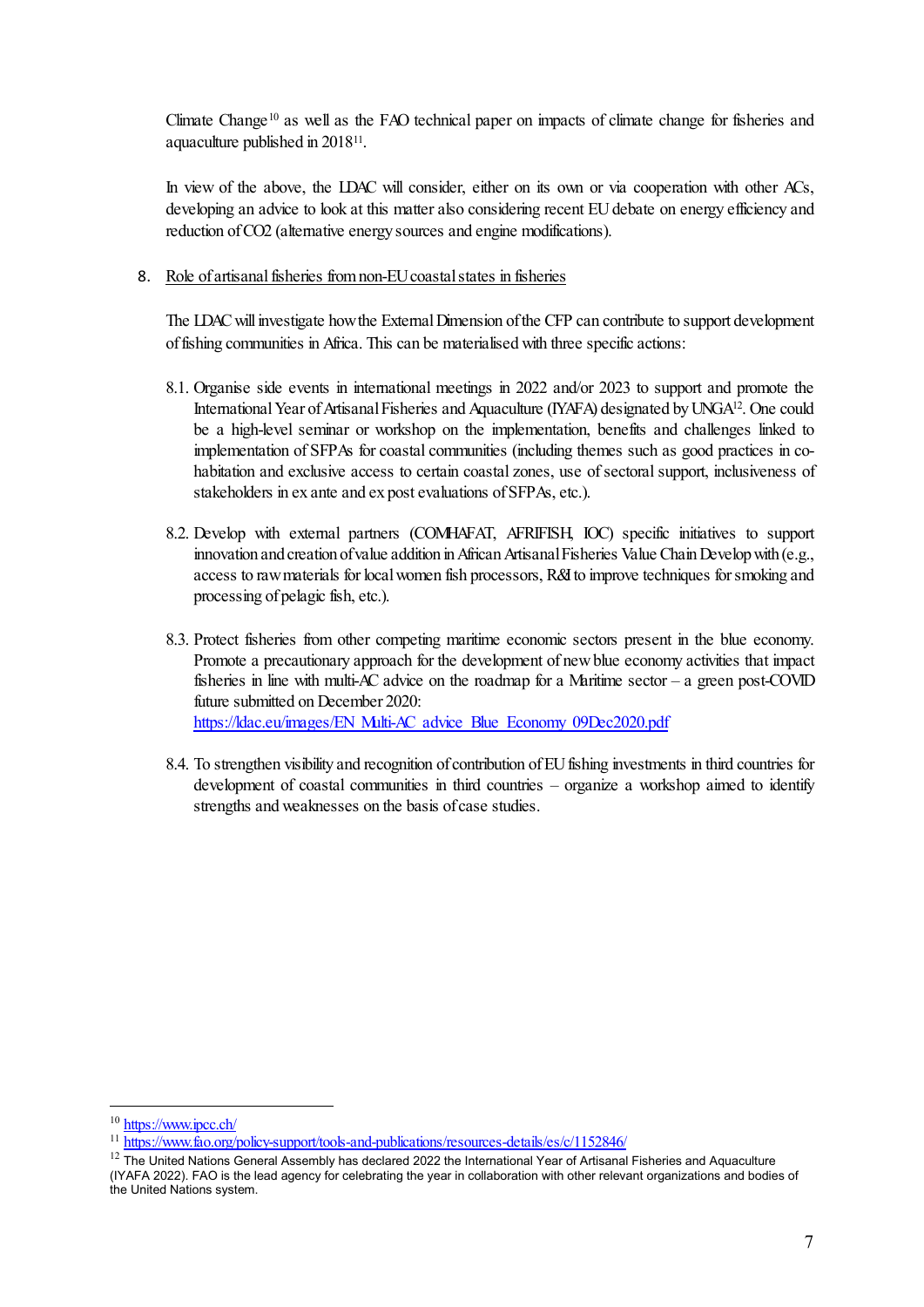## Work priorities identified for each Working Group and Focus Group (where available)

Working Group 1: Highly migratory fish stocks (Tuna and Tuna-like species)

- Horizontal issues within the context of RFMOs:

The WG1 will consider working on an advice to DG MARE on the access allocation process and fair ways to address development aspirations of developing countries simultaneously to the respects of EU investments in sustainable tropical tuna fisheries operations. As there can be a link with SFPA (which provide sectorial help and defines technical conditions for access), the subject might be discussed in a joint horizontal WG1-WG4 Focus Group.

More emphasis will be put on the ecosystem-based approach to fisheries in the context of tuna RFMOs, with specific emphasis on by-catch of key commercial species.

International Commission for the Conservation of Atlantic Tunas (ICCAT):

The Secretariat and/or key members will attend either in person or virtually (if feasible) the PA1 (tropical tuna) and PA4 (sharks) inter sessional meetings and workshops to follow the deliberation process amongst CPCs and scientists. The LDAC will be keen to provide feedback to the Commission ahead of the Intersessional meetings and participate at the Commission´s meeting with stakeholders expected to happen in fall 2022 in preparation of next ICCAT Annual Meeting planned for November 2022. As in previous years, a dedicated focus group will be set up with a balanced composition of fishing operators from different fleets and gears (purse seiners, long liners, pole and line…) and NGO members.

The aspiration will be to produce an advice focused on Atlantic stocks of commercial interest, in particular tropical tunas (with specific concerns on bigeye tuna) and northern Atlantic shortfin mako. In respect to the latter, the LDAC Secretariat endeavours to collect technical information on the EU longline fleet representatives from Spain and Portugal on the voluntary spatial measures they set in place to avoid catches significantly, namely spatial-seasonal closed areas and good handling practices via release of alive specimens. Furthermore, qualitative information will be asked on by-catch issues in line with the environmental based approach to fisheries.

- Indian Ocean Tuna Commission (IOTC):

The LDAC will provide formal (in writing) or informal (via technical coordination meetings with MARE) feedback and aim to submit specific recommendations to the ongoing negotiations and inform the proposals tabled by the EU on fishing allocations and conservation and management measures (including FADs) for tropical tuna stocks with specific focus on Yellowfin and Skipjack tunas. Upon request from DG MARE or its members, the LDAC will also provide advice on items related to monitoring, control and surveillance of fishing activities and regional observer programmes, as well as data reporting issues. A dedicated virtual Focus Group on IOTC is operative since Year 14 and will continue its work in Year 16 to follow up decision on conservation and management measures adopted at the IOTC Annual Meeting (16-20 May 2022) for all gears targeting yellowfin tuna and associated tropical tuna stocks. The topic on introducing recommendations on measures to fight against IUU fishing will be also considered for inclusion within the remit of this Focus Group in collaboration with WG5.

- Western and Central Pacific Fisheries Commission (WCPFC):

The LDAC will aim to provide informal feedback (through dedicated coordination meetings and exchange of views at WG1 meetings) to the DG MARE including topics such as electronic monitoring schemes, cross-listing of vessels for IUU and other MCS provisions, labour conditions onboard fishing vessels, etc.

In addition, the Secretariat will attempt to gather qualitative evidence of impacts of COVID-19 in the economic performance and activities for the EU fleets operating in the Pacific fisheries; stating specific examples of problems by fishing gears and if possible, suggest adaptive measures. They will also compile, if possible, any adaptive measures taken and in general facilitate the flow of information between members and DG MARE.

Partnerships with organisations working in the Atlantic and Indian Oceans: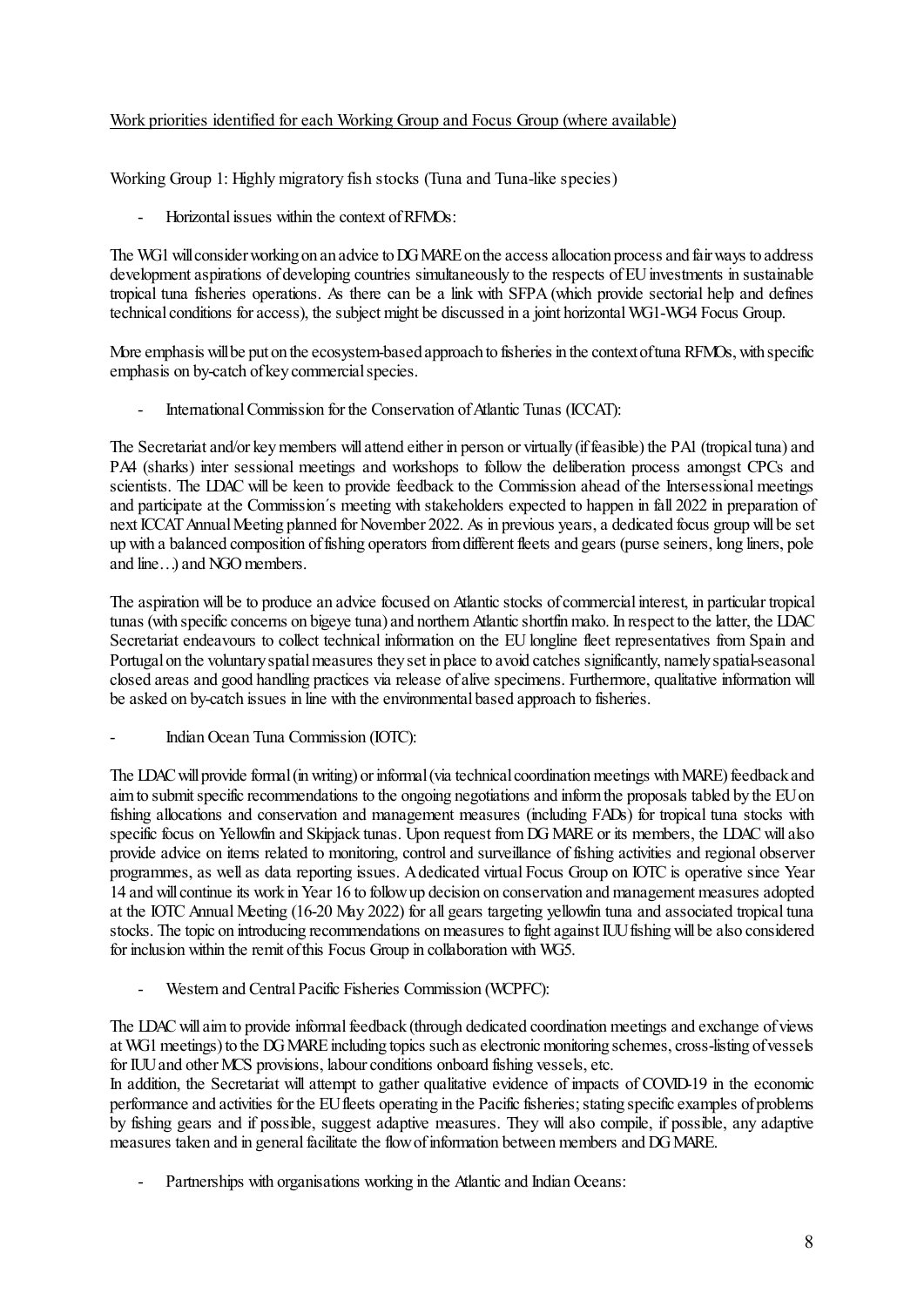The LDAC will seek consolidating and expanding its network of partners outside the EU through the promotion of the initiatives in the field oftransparency of fishing activities and projects of research and collaboration for improving responsibility of EU distant water fleets and investments in third countries and contributing to development for cooperation of coastal communities in third countries. LDAC has a MoU signed with the Ministerial Conference on Fisheries Cooperation amongst African Coastal States in the Atlantic Ocean (ATLAFCO-COMHAFAT). It is now in ongoing dialogue for possible informal or formal collaboration with the Fisheries Division of FAO, the Pan-African platform of Non-State Actors in Fisheries and Aquaculture (AFRIFISH) within the framework of African Union and the Indian Ocean Commission within the framework of ECOFISH programme. The LDAC Secretariat will liaise with its partner in West Africa COMHAFAT to progress on the work plan on the feasibility study on CMM related to Fish Aggregated Devices (FADs) in the Atlantic fisheries of Africa (both in the high seas and EEZ of coastal states) and the creation of an RFMO dealing with regional management of demersal and small pelagic stocks in West Africa.

Working Group 2: North Atlantic Fisheries Agreement and RFMOs

- Northern Fisheries Bilateral Agreements incl. UK, Norway, Iceland, Faroe Islands and Greenland:

The LDAC will invite in Year 16 the negotiating team of DG MARE to forthcoming WG2 meetings to be informed on the content of the EU proposal and the state of play of the negotiations with the above referred countries in the North East Atlantic. Based on feedback from members, it might consider providing ongoing feedback on the particularities of each of the agreement above mentioned including considerations such as annual fishing opportunities and utilization of the quotas assigned, technical and commercial measures, monitoring of EEA negotiations or, for the specific case of relations with Norway, fishing regime access to Svalbard Fisheries Protection Zone and the ongoing conflict on Arctic Cod stock.

Furthermore, the framework agreement between EU and Norway is planned for revision in 2023. Being that the case, the LDAC WG2 will be prepared to provide stakeholders advice to DG MARE on this subject.

Implementation of EU Trade and Cooperation Agreement between EU and UK:

The LDAC will also continue liaising with other concerned ACs (namely PELAC, NSAC, NWWAC, MAC and possibly AAC) within the structure of an Inter-AC Brexit Focus Group Forumaimed to formulate recommendations on the role and participation of EU fisheries stakeholders in the Specialized Committee on Fisheries (SCF) as a result of the implementation of the EU and UK Trade and Cooperation Agreement (TCA): [https://ec.europa.eu/info/relations-united-kingdom/eu-uk-trade-and-cooperation-agreement\\_en](https://ec.europa.eu/info/relations-united-kingdom/eu-uk-trade-and-cooperation-agreement_en)

The LDAC will likely be the host/organizer of at least one of these Inter-AC periodic Joint Focus Group during year 16. This new system of work might require in Year 16 internal adjustments or adaptive ways of providing stakeholders´ advice in coordination with other ACs vis-à-vis the concerned unit in DG MARE working in the context of bilateral EU-UK and/or trilateral EU-UK-Norway negotiations on fishing opportunities in 2023.

- North East Atlantic Fisheries Commission (NEAFC):

The LDAC will rely on the DG MARE correspondent unit and its own industry members to be informed on updated information from NEAFC Coastal States consultations. It will also provide advice on issues other than fishing opportunities and it will exchange views with ICES (through participation in MIACO and other relevant fora) on how to improve knowledge on ecosystem approach (e.g., VMEs and OECMs) and improve biology and management of demersal and deep-sea stocks in this Regulatory Area. Last, the LDAC is currently working with the PELAC in developing a joint initiative to discuss possible scenarios for the creation of a dedicated stakeholders' forum in the international waters of the NEA. This is a theoretical exercise trying to identify structures to channel and organize EU fisheries stakeholders' participation in NEAFC, whose progress will depend very much on the will of the Management Teams/members.

- Northwest Atlantic Fisheries Organisation (NAFO):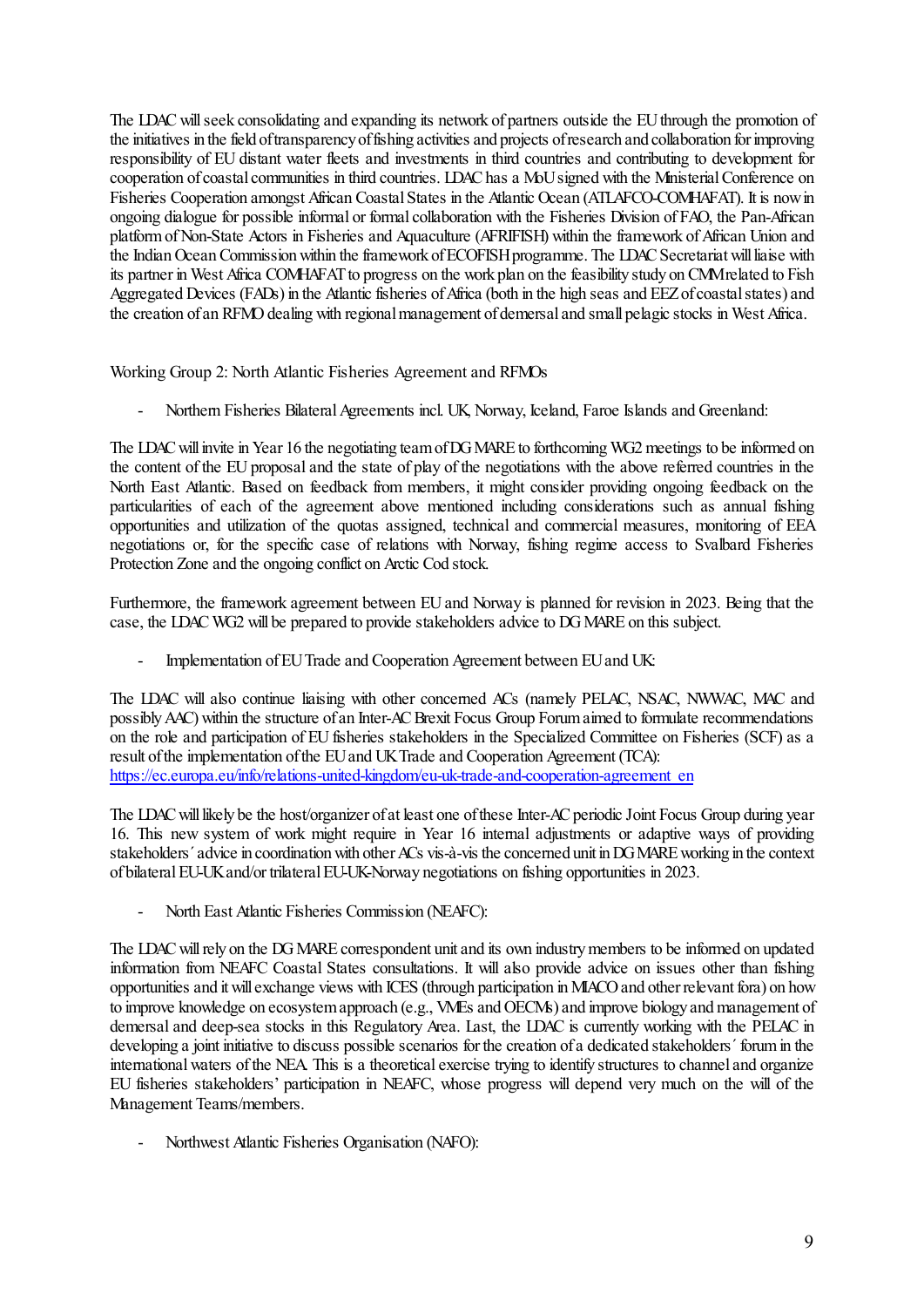Similarly, as in previous years, the LDAC will setup a dedicated task force or focus group to develop a fully-fledged advice to be presented in oral form at the EC technical meeting with stakeholders in August 2022 and in written form the adopted advice at least one week before the NAFO Annual Meeting planned for the third week of September 2022.

Working Group 3: International waters and other RFMOs

This Working Group was formally removed in Year 13 as a result of the retirement of its Chair, the resignation of its Vice Chair and the lack of interest expressed by the members of the Executive Committee in keeping this meeting with very low attendance (less than 12 individuals in average) and lack of active participation. However, the topics dealt with there have not been entirely discarded. Those who are still of interest (e.g., Atlantic South West, and role of fishing investments in third countries) have been reallocated between Working Group 5 and the Executive Committee. To this date, the number of the subsequent working groups have not been changed at this stage so we have actually four working groups: WG1, WG2, WG4 and WG5.

Working Group 4: Bilateral relations and Sustainable Fisheries Partnership Agreements (SFPAs) between the EU and third countries

- The LDAC will invite DG MARE at forthcoming meetings in Year 16 and follow the progress on negotiation of new SFPAs, renewal of existing ones and implementation of those currently in force. The LDAC will consider developing advice on specific countries should they be requested from the members. For Y16, it is envisaged that special consideration will be given to the following countries: Morocco, Mauritania, Senegal, Gabon, Madagascar and Seychelles.
- The LDAC will endeavour to assess and advice on specific technical elements and aspects of the SFPAs, gathering information from operators and other interest groups on their concerns regarding problems with the implementation of the licensing system, technical measures (seasonal closures, zoning, allocation of fishing effort…) or quota (infra/over utilization and consumption) for certain technical modalities, as well as the use of sectoral support and promotion of EU environmental and social sustainability standards.
- In continuation to the work of Year 15, the LDAC will look at how to improve the implementation of social clause in SFPAs as well as the implementation of ILO Conventions for partner countries sea-farers employment conditions (including salary conditions), providing equivalent level of protections to third country workers and the cooperation on training on safety standards.
- The LDAC will continue giving feedback in any forthcoming EU consultations or questions addressed by DG MARE on the evaluation process of the SFPAs building on the contribution submitted in relation to the public consultation in 2021: [https://ec.europa.eu/info/law/better-regulation/have-your-say/initiatives/12728-Fisheries-evaluation-of](https://ec.europa.eu/info/law/better-regulation/have-your-say/initiatives/12728-Fisheries-evaluation-of-the-EU-s-sustainable-fisheries-partnership-agreements-SFPAs-)[the-EU-s-sustainable-fisheries-partnership-agreements-SFPAs-](https://ec.europa.eu/info/law/better-regulation/have-your-say/initiatives/12728-Fisheries-evaluation-of-the-EU-s-sustainable-fisheries-partnership-agreements-SFPAs-)
- The LDAC and COMHAFAT have agreed to hold a joint workshop sometime in 2022 or 2023, once travel and public health conditions between the EU and African countries allowso, to ensure a wide participation from both EU and African coastal state and non-state actors, on the implementation of SFPAs identifying strengths and weakness with specific examples of countries. In terms of participation, it will involve European Commission, administrations from EU and MS, EU fleet operators, NGOs, and representatives of local fishing communities, including artisanal fishers and women in fisheries as well as civil society.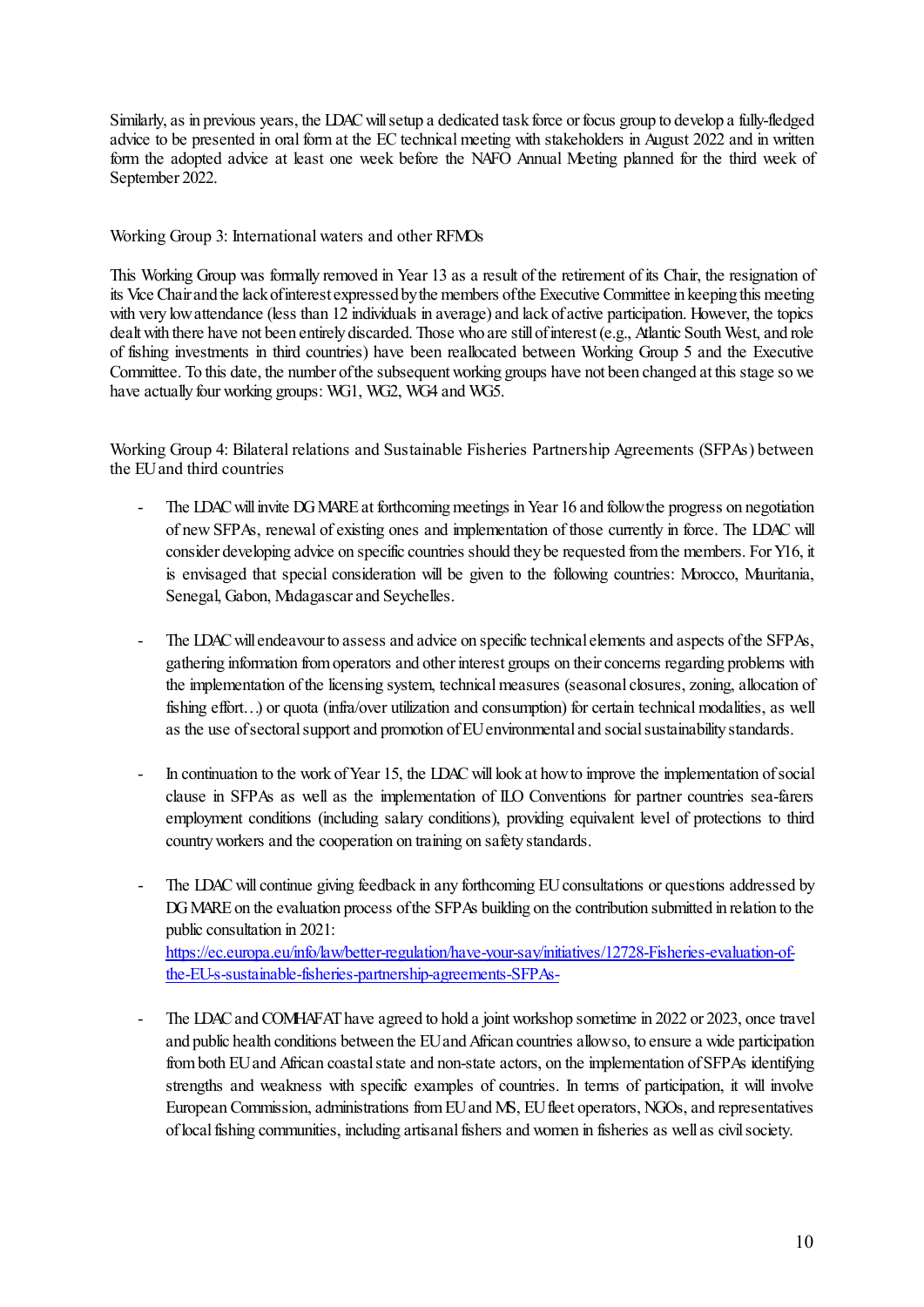- The LDAC will aim at providing an integrated approach and vision of the industry and NGOs on a number of topics related to beneficiary countries of SFPAs in the Atlantic and Indian Ocean, namely:
	- $\circ$  Proposals on technical requirements, financial and administration conditions for creation of new RFMO for West African small pelagic and demersal species, with the possibility of upgrading the status of CECAF: organigramme, governance, structure, role and functions of all parties including stakeholder's participation. This analysis will be based on two technical studies commissioned and published by COMHAFAT and DG MARE in 2020 and early 2021, respectively.
	- $\circ$  Role of fishing agents in third countries reflect and showcase good and bad practices on labour conditions (e.g., remuneration, registration into Social Security schemes, repatriation, insurance, etc.) for African crew members onboard EU and non-EU fishing vessels; as well as the influence and role of fishing agents with examples of third countries such as Senegal or Ivory Coast. A dedicated Focus Group will be convened on this topic to develop a draft using as reference the ITF/ETF report to be published in 2022.
	- o Request for more transparency and good governance of SFPAs in third coastal countries through effective implementation of the transparency clause via better access to information and performance of public and private fishing agreements with long distance fleets.
- The annual coordination meeting between LDAC and ATLAFCO-COMHAFAT will be organised this time in the second half of 2022. The LDAC will explore with COMHAFAT if there are possibilities for implementation of regional programmes for scientific observers at sea onboard EU fishing vessels in African EEZs as well as harmonised control schemes at African ports. The possibility of developing a joint approach on how to improve capacity building and resources to carry out both initiatives will be contemplated with possibility of asking for financial aid via sectoral support and/or EU funded trade and cooperation projects to improve infrastructures, working and living conditions of local fishing communities and have a better image of the positive impact of EU fleets in those countries.

Working Group 5: Horizontal matters

- Level Playing Field (LPF) in the production, processing and commercialisation of fishing products amongst EU and non-EU operators

This action has been explained as main work priority for Y16 (see above) and will be dealt with on a topic-based approach building on the constituent elements indicated in the LDAC advice submitted on 2021 on this subject: [https://ldac.eu/images/EN\\_LDAC\\_Advice\\_LPF\\_25May2021.pdf](https://ldac.eu/images/EN_LDAC_Advice_LPF_25May2021.pdf)

International Ocean Governance

The LDAC will liaise with DG MARE to be informed periodically on the IOG agenda and meetings calendar for 2022-2023. It will also follow up implementation of the outcomes highlighted in the DG summary report on the outcomes of the IOG consultation (published in February 2021) and aim to participate in technical preparatory meetings with DG MARE in relation to the following topics:

- Negotiations at UN IGC for UN Treaty on Biodiversity Beyond National Jurisdiction (BBNJ)
- Implementation of UN 2030 Agenda and related UN Ocean Conference (SDGs) a LDAC delegation will be in Lisbon attending the UN Ocean Conference on implementation of SDG14 (27 June-1 July 2022)
- UNGA consultations on the Sustainable Fisheries Resolution.
	- Labour and social aspects related to fisheries Social Dimension of CFP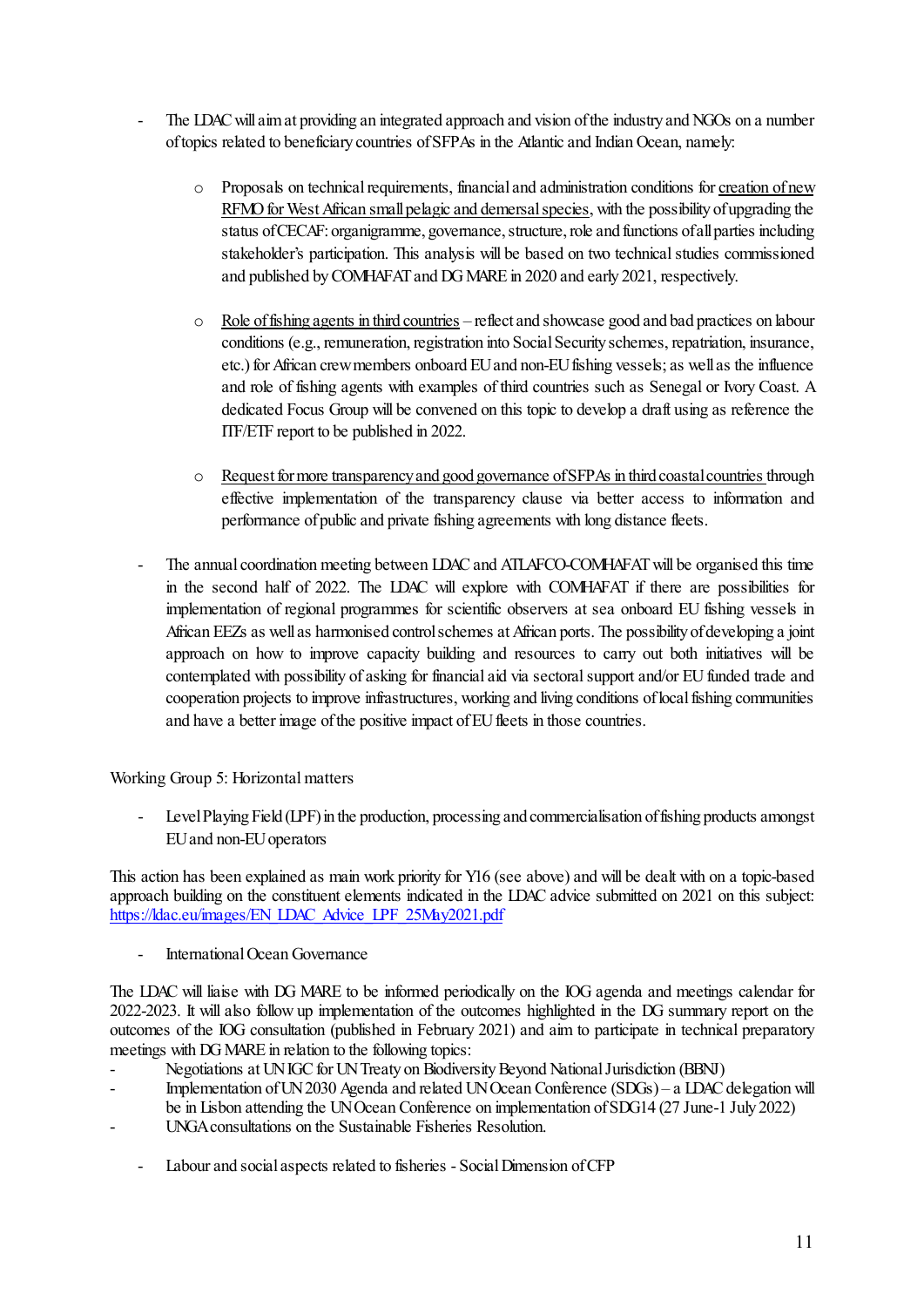The LDAC will aim to provide a series of recommendations on the labour and social dimension of fisheries, in particular through compliance of international regulations on maritime safety applicable to fishing activities, as well as respect and observance of social, labour and human rights provisions for crews on board EU and non-EU fishing vessels and fish workers both in third countries and at RFMO level.

The LDAC will continue liaising on this with the Social Dialogue Committee of the EU.

- Implementation of IUU Regulation

The LDAC will invite DG MARE to provide regular updates of their work on implementing the IUU Regulation. The main emphasis will be in providing feedback from operators and NGOs on strengths and weaknesses they found in practice. The LDAC will explore the possibility to develop advice on individual countries subject to the scrutiny of the EU carding system (in the present or recently for the coming year, interest was indicated from members to develop an analysis of governance and IUU issues in countries such as Morocco, China, Ghana, Ecuador or Senegal.

- Deepsea mining in the "Area" (high seas)

The LDAC will follow up the work plan for 2022 and 2023 and ongoing negotiations for the future adoption of a Draft Regulation for Exploitation and completion of the Mining Code taking place at the International Seabed Authority. The LDAC has coordinated and issued a recent Joint AC advice together with the PELAC and the NWWAC in November 2021 on this matter requesting for a moratorium on exploitation until further scientific knowledge and evidences are provided:

[https://ldac.eu/images/EN\\_Joint\\_LDAC\\_PELAC\\_NWWAC\\_Advice\\_Deepsea\\_Mining\\_Nov2021.pdf](https://ldac.eu/images/EN_Joint_LDAC_PELAC_NWWAC_Advice_Deepsea_Mining_Nov2021.pdf)

The LDAC Secretary will continue monitoring closely this file and act as liaison and coordinator of any further initiatives (either standalone or with other ACs) with the assistance of technical and scientific experts on this matter. The LDAC will liaise with the DG MARE unit and the Fisheries departments of the relevant EU MS upon request (e.g., Spain) to engage in technical preparations ahead of the forthcoming ISA Assembly and Council meetings scheduled for 2022 and 2023.

Further discussions will be held with the DG MARE unit in charge of this file to align timelines and be prepared to inform the EU position if required. This work will be done on the basis that, in accordance with the UNCLOS, the Area and its resources are the common heritage of (hu)mankind; and that the development of an ISA Mining Code must be in line with international standards and commitments on the protection of marine environment, the Precautionary Principle and implementation of EBA in relation to regulation of deep-sea mining.

#### Other issues of interest if any:

Impact of COVID-19 in organization of work and financial implications for Year 16

Since the declaration of the health emergency situation caused by the COVID-19 pandemic and its outbreak in Europe in March 2020, the LDAC has hold all its meetings in virtual format with the exception of the Executive Committee on 30 November 2021 and the Working Groups in March 2022, both in hybrid format with low attendance in person (10-20 members vs 40-50 virtual). This has changed radically the way of working during year 15 and will most likely affect to Year 16 as well.

The LDAC has tried to keep up the pace of work, including taking advantage of the circumstances to hold online focus groups on specific issues. For this reason, a specific protocol has been agreed to have such type of meetings. Besides the ordinary Working Groups, multiple topic-based Focus Groups (estimated between 4-8) will now be called in Year 16 with pre-agreed terms of reference to discuss in depth technical matters with a smaller representation of LDAC members (10-15 representatives of organisations) who are directly concerned or interested and have proven knowledge and expertise on the matter.

The aim of the topic-based Focus Groups will be to produce position papers to be presented for discussion at the plenary sessions of the Working Groups (ordinary procedure) or Executive Committee (fast track procedure)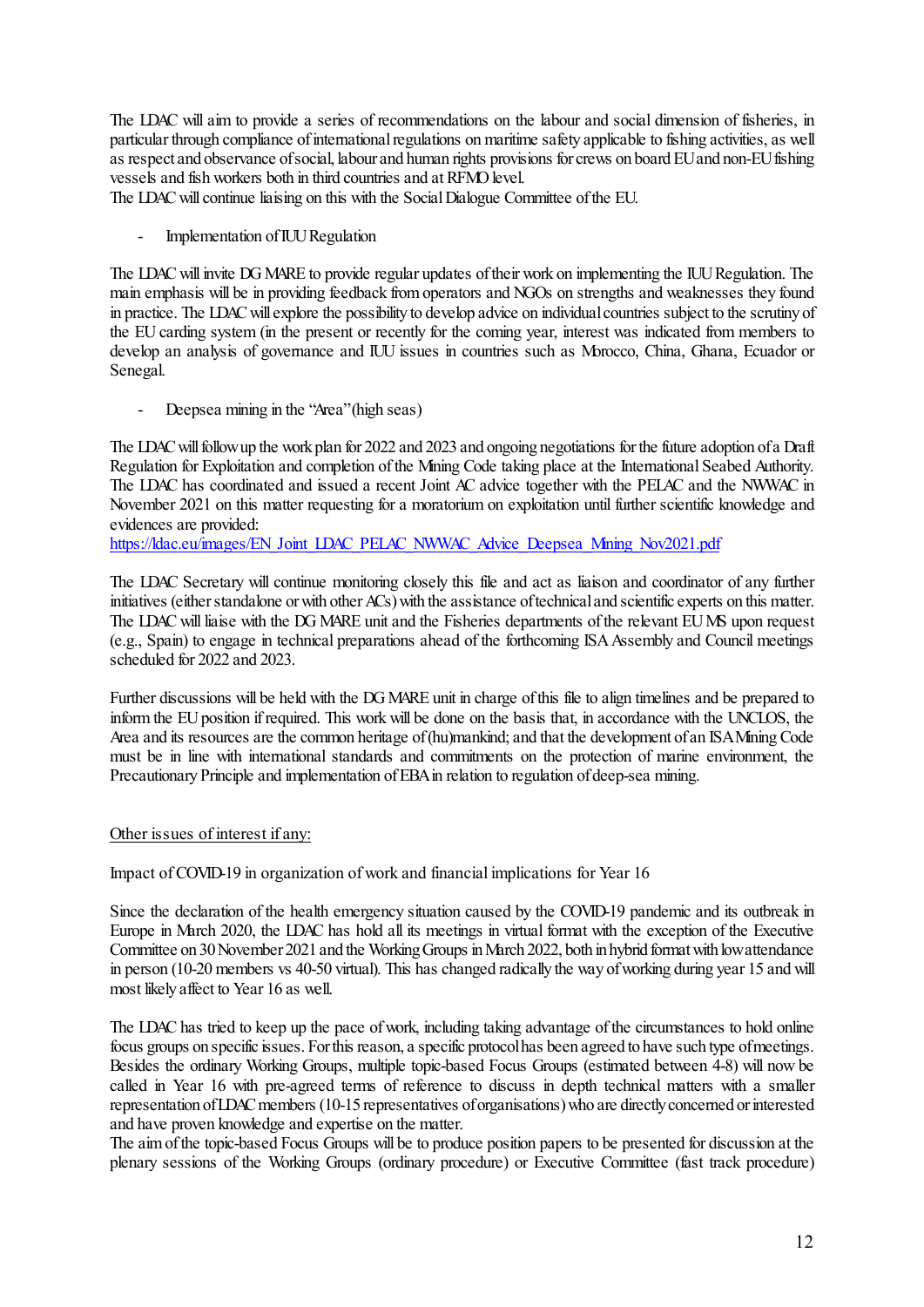meetings. These papers will integrate all comments made by the relevant experts, including, where necessary, minority or diverging positions.

This budgetary impact is still unknown as the cost of hybrid meetings is considerably higher to date than those exclusively presential or virtual. In this sense, even if travel and subsistence expenses are foreseen to be kept a relatively low level due to national measures on travel restrictions and company policies to reduce number of missions for their staff, there might be still considerable spent associated to preparation and organization of plenary meetings, namely: technical equipment and staff, software license and use purchasing and venue hiring (bigger meeting rooms to maintain distance between participants).

For year 16, the LDAC staff will keep working with IT multiple language conferencing and meetings software (e.g., Zoom, WebEx, Interactio, VoiceBoxer, Google Meet…) providing simultaneous interpretation services as well as online consultation tools.

The Secretariat has created a dedicated section on its website titled "COVID-19: EU and international legislation" to help members and observers: https://www.ldac.eu/en/topical/topical-covid-19. It is regularly updated with screening and monitoring measures taken by WHO, European Commission and national governments to mitigate the socio-economic impact of the COVID crisis.

Working practices and relations with DG MARE

Following the recommendations made at the first strategic report of the LDAC performance review, the LDAC will seek to resume a regular contact with the DG MARE coordination team and staff from relevant DG MARE units working with the LDAC to keep them timely informed on pending actions and upcoming advice. This could be either through the usual formal channels (MARE AC) or calling for bilateral coordination meetings (online or presential) with dedicated units for specific topics of interest. The LDAC appreciates greatly the commitment of DG MARE to hold regular Inter AC coordination meetings every 2-3 months with Secretariats for dealing with administrative and financial issues, in particular informing on implementation aspects of the new "lump sum" approach for direct management and funding of the ACs. The increase of frequency (from 1-2 to 4-5 a year) in the Inter AC coordination meetings between DG MARE and the Advisory Councils is also welcome as allow us to be informed regularly and discuss high policy and agenda issues set by DG MARE and be updated on the calendar for future public and targeted consultations.

Lastly, the LDAC highlights one more year the importance of the role of the AC coordination team in DG MARE, as it is essential not only to ensure the attendance of the several EC representatives requested in working groups meetings, but also to channel specific advice requests of highly technical nature and ensure a smooth communication flow with DG MARE officials to channel responses without unnecessary work overload. We always welcome our coordinators from DG MARE to attend at least once a year to our General Assembly and/or Executive Committee meetings held in mid/late May each year to present and/or clarify administrative, budgetary and procedural matters, oversee election procedures and/or assist in informing policy decisions when required.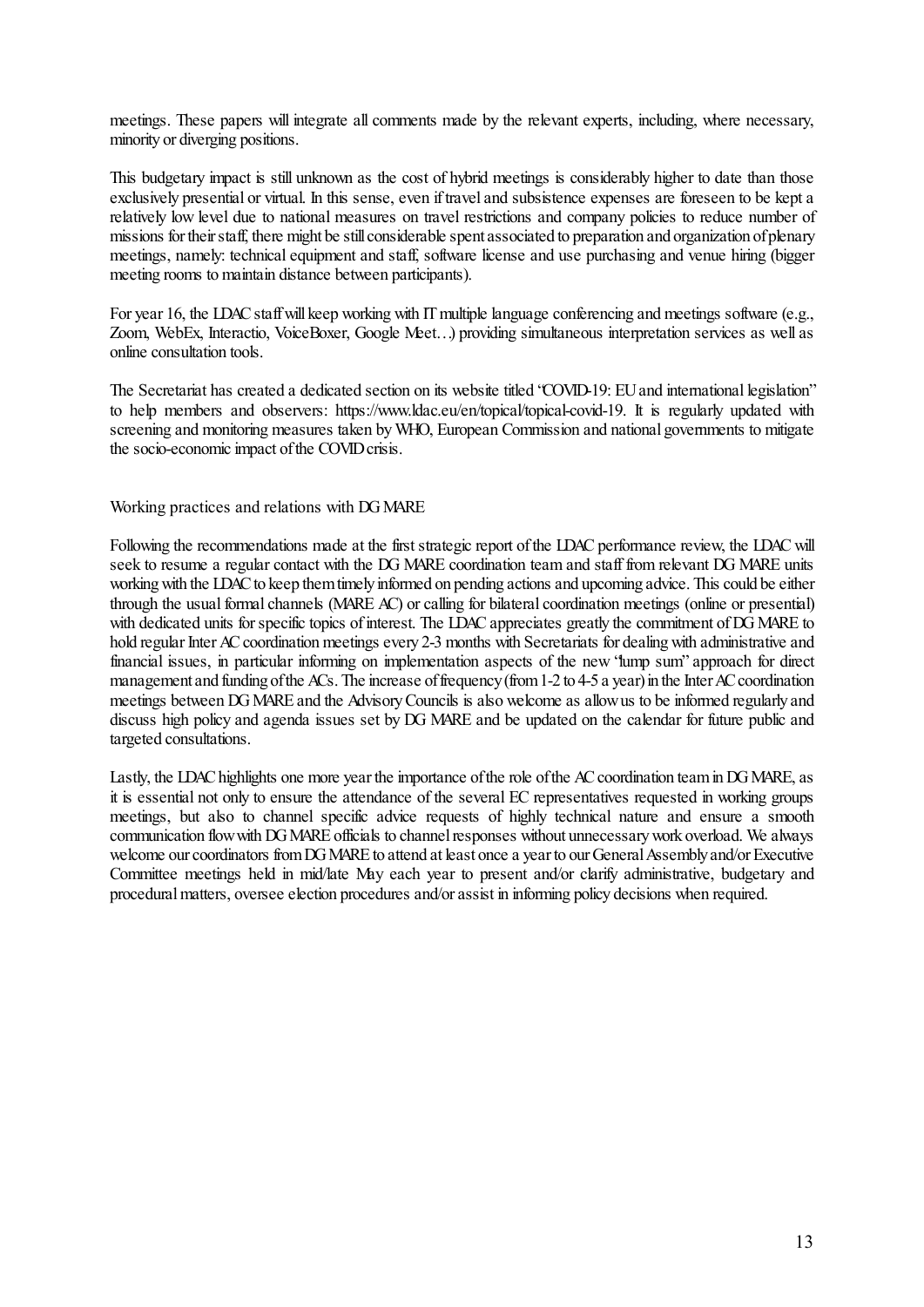Work coordination with other Advisory Councils:

## Inter AC cooperation

The Inter AC Secretaries (and Chairs) meetings in 2021 and 2022 have identified a number of horizontal policy issues of common interest for several ACs. Taking into account of the new reality arising from travel restrictions and remote work as a result of COVID-19, the LDAC Secretariat will favour its coordination with other ACs via regular virtual meetings. In this sense, it will adopt an approach on a topic by topic basis to liaise only with those relevant or interested ACs to develop joint papers or positions in topics of shared interest such as impact in the work of the Advisory Councils of the post-Brexit process (e.g. PELAC, NSAC, NWWAC, MAC); ecosystem approach to fisheries management (including impact of human activities such as windmills or deep-sea mining), social and labour dimension of CFP, marine plastics, blue economy, review of fisheries control and fight against IUU fishing, climate change in fisheries MPAs or ocean governance, amongst others.

## Market Advisory Council (MAC)

The LDAC Secretary will continue attending the Market Advisory Council Meetings (in particular WGs1 and 2 and Executive Committee) in observer capacity in order to follow the mandate provided by the LDAC members to coordinate and report back on the topics and actions of shared interest for both ACs, e.g., implications of FTA, ETA and trade partnership agreements, GSP+ systems and WTO trade related measures to human, and labour rights, or aspects related to fight against IUU fishing or flags of convenience for EU distant water fleets and stakeholders.

## - Outermost Regions Advisory Council (ORAC-CCRUP)

The LDAC will continue inviting the ORAC-CCRUP key representatives (i.e., Chair, Vice Chairs and Secretary) to regularly attend our meetings and have regular exchanges to coordinate or approach to topics of common interests related to stakeholders' views in preparation of RFMOs such as ICCAT, CECAF or IOTC, amongst others. A LDAC representative (either a member or Secretariat staff) will be present, if possible, in plenary ORAC-CCRUP meetings in observer capacity and resources permitting (time and budget).

Work initiatives with European and international organisations:

## Scientific, Technical and Economic Committee for Fisheries (STECF)

The LDAC Secretary commits to continue participating at the two meetings of the Expert Working Group (EWG 22- 02 AER-1 and 22-06 AER-2) on the Annual Economic Report of the EU Fishing Fleet for 2022, provided he is invited by the organizers in individual expert capacity based on its work experience of the last four years as coordinator and rapporteur of the regional chapters on the Distant Water Fleets (under "Other Fishing Regions"). In year 15, he was tasked with drafting partially or fully the sections related to North Atlantic-NAFO, ICCAT, IOTC and CECAF. This work required a review and fine tuning of methodology (performance indicators, percentage of coverage and level of detail of geo-indicators provided by MS) and to carry out a comprehensive EU-MAP data analysis. Also, a qualitative assessment of economic data was carried out to increase coverage of DWF in the report to be more tailored to reality as well as to describe future trends and outlook based on feedback from fleet segment representatives. The STECF EWG will be held on the week commencing on 13 June 2022.

## European Fisheries Control Agency (EFCA)

The LDAC will continue attending and actively participating at EFCA Advisory Board meetings twice a year. Since 1 April 2022, the LDAC is the alternate representative of all the ACs before EFCA Administrative Board. It will become the main AC representative within Y16, i.e., 1 April 2023.

Regarding its focus, the LDAC will promote a higher visibility and role of EFCA in the international dimension of fisheries, through regional monitoring and control programmes (such as the one which is part of PESCAO project in West Africa…), regional JDPs including RFMOs areas (NAFO and ICCAT), and capacity building and training missions to third countries and tools (e.g., online manuals for inspectors).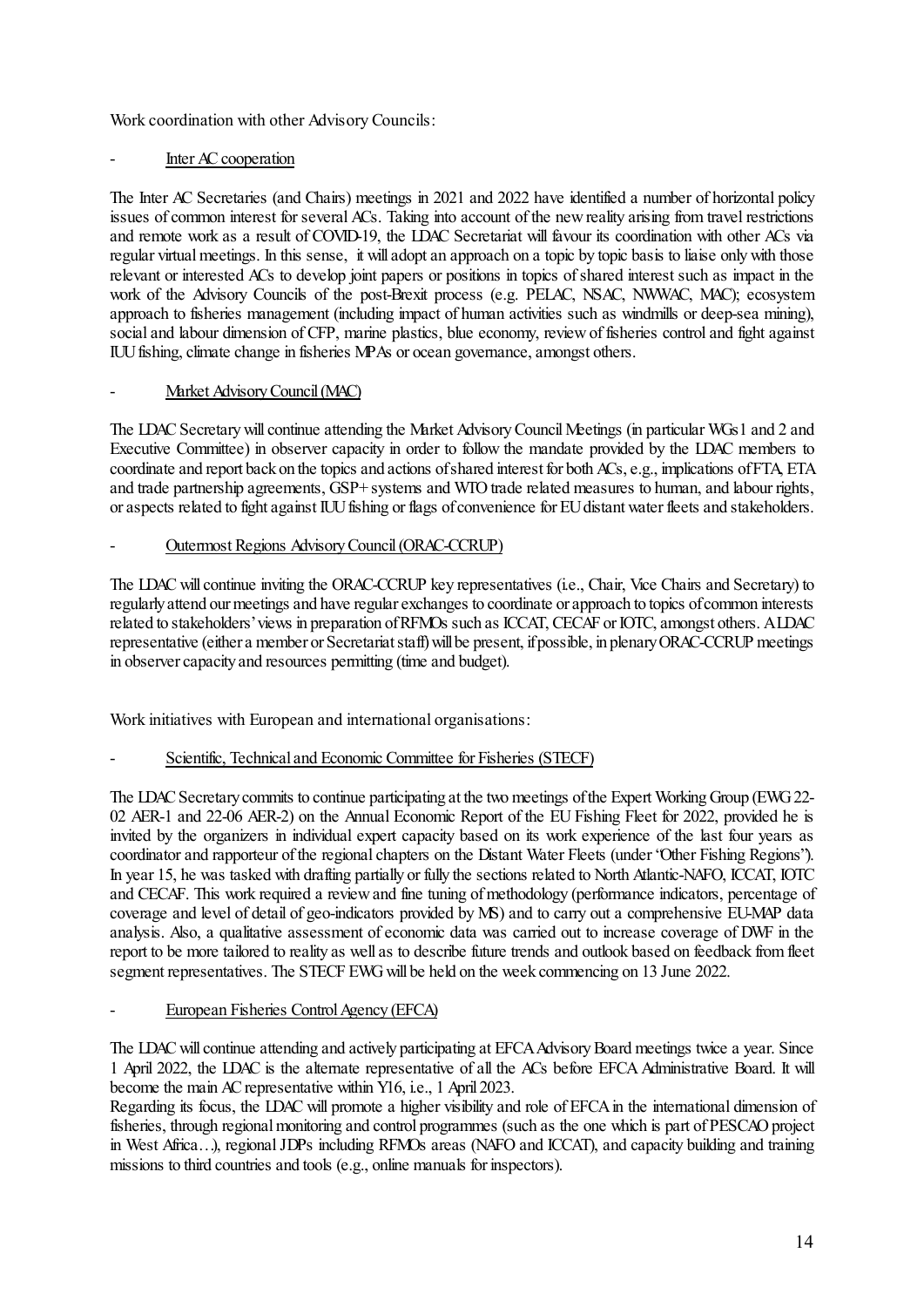Furthermore, it will also channel through the DG MARE any contribution or response to future proposals by EFCA or the designated external consultancy company on the review of the functioning of the Advisory Board and relations with Administrative Board as part of the second five-year performance review process of EFCA for 2016-2020.

### - Ministerial Conference on Fisheries Cooperation among Atlantic States bordering the Atlantic Ocean (ATLAFCO-COMHAFAT)

The LDAC signed a memorandum of understanding (MoU) with ATLAFCO-COMHAFAT in 2013. This MoU is still in force and actively enforced through mutual attendance and participation at joint meetings, seminars and events; and including an annual coordination meeting expected to take place in the third or fourth quarter of2022. In terms of specific areas of work for Year 16, a joint high-level workshop is desired to take place in the second half of 2022 on Implementation of SFPAs from a third country´s perspective: progress and drawbacks. These shall include specific case studies of African countries benefiting from the agreements and not only EU and African fishers, political authorities and administrations will be invited and involved, but also African small-scale fishers, workers in the value chain including women, and civil society including NGOs.

### - IOC/ECOFISH and AFRIFISH

In line with the recommendations made for expanding the network of partnerships at the Second strategic report of the LDAC Performance Review, the LDAC is currently establishing informal contacts with responsible coordinators from ECOFISH Programme run by the Indian Ocean Commission (IOC) with the view of collaborating in specific actions and develop a partnership in the West Indian Ocean. The LDAC will develop in Year 16 a strategy to close links with ECOFISH/IOC through a concept note based on the informal meeting held in February 2021 in order to identify possible areas of collaboration and participation in the programme during Year 16. A clear mandate will be sought first by the Executive Committee to decide if there will be an institutional agreement (MoU) formalized between both institutions; or rather it will rely on punctual collaborations in tasks or actions a more informal manner.

The same principles will apply with the Pan-African Platform of Non-State Actors in Fisheries and Aquaculture (AFRIFISH), an organisation within the framework of African Union which has submitted a letter to collaborate in February 2022 inviting the LDAC to initiate dialogues and building collaboration towards a strong EU-Africa cooperation for a collective approach and action to move forward a sustainable fisheries agenda.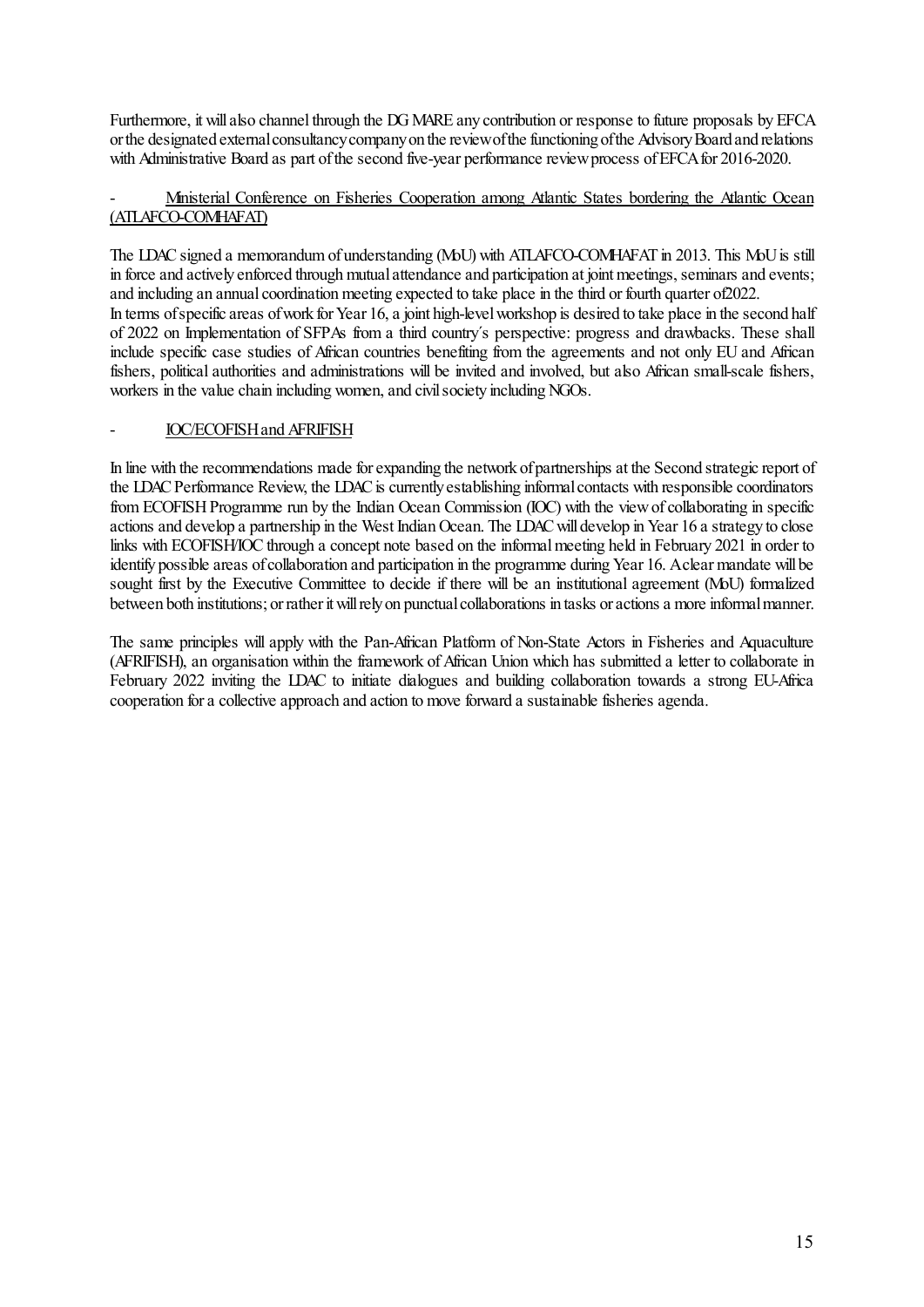Planned recommendations for year 16:

| No             | Is sue/subject                                                                                                        | Link with the CFP                                                                                                                                     | WG/FG<br>the<br>at                    | of<br>Planned<br>date                     |
|----------------|-----------------------------------------------------------------------------------------------------------------------|-------------------------------------------------------------------------------------------------------------------------------------------------------|---------------------------------------|-------------------------------------------|
|                |                                                                                                                       |                                                                                                                                                       | of<br>the<br>origin<br>recommendation | (f<br>adoption<br>available)              |
| $\mathbf{1}$   | China Distant Water Fleet:<br>IUU fishing and labour and<br>human rights                                              | IUU fishing / Social Dimension<br>/ Level Playing Field                                                                                               | WG <sub>5</sub>                       | June 2022                                 |
| $\overline{2}$ | Role of RFMOs in BBNJ                                                                                                 | International<br>Ocean<br>Governance (IOG), UN BBNJ                                                                                                   | WG1                                   | June-September 2022                       |
| $\overline{3}$ | Advice<br>$\mathbf{m}$<br>Annual<br>preparation of NAFO 44th<br><b>Annual Meeting</b>                                 | <b>IOG - RFMOs</b>                                                                                                                                    | WG <sub>2</sub>                       | August-September<br>2022                  |
| $\overline{4}$ | Management measures for<br>tropical tunas and sharks in<br>of<br>preparation<br><b>ICCAT</b><br><b>Annual Meeting</b> | <b>IOG-RFMOs</b>                                                                                                                                      | WG1                                   | September-November<br>2022                |
| 5              | Fisheries management for<br>shared small pelagic stocks<br>in West Africa                                             | Regional<br>fisheries<br>SFPAs,<br>arrangements,<br>Governance, IUU fishing                                                                           | WG4                                   | October-December<br>2022                  |
| 6              | Implementation of SFPAs:<br>benefits and challenges for<br>coastal communities in third<br>countries                  | SFPAs, access arrangements,<br>role of artisanal fisheries, social<br>dimension                                                                       | WG4                                   | January-March 2023                        |
| $\overline{7}$ | Overview of EU relations<br>with Morocco to promote<br>sustainable and responsible<br>fishing                         | Fight against IUU<br>fishing,<br>implementation<br>$\sigma f$<br>SFPAs,<br>trade aspects, labour and<br>social rights, role of artisanal<br>fisheries | WG5                                   | January-March 2023                        |
| 8              | of<br>Implementation<br><b>IOG</b><br>agenda of the EU                                                                | IOG / SDGs / Blue Economy /<br>Deepsea mining                                                                                                         | WG5                                   | March-May 2023                            |
| 9              | Impacts of climate change in<br>international<br>fisheries<br>management                                              | Climate Change / Green Deal /<br><b>Energy Efficiency</b>                                                                                             | WG5                                   | January-May 2023<br>(Work with other ACs) |

Planned participation to Commission public consultations

| Topic/subject                                  | Link with the CFP         | Deadline<br>for the EU | for<br>Planned<br>date  |  |
|------------------------------------------------|---------------------------|------------------------|-------------------------|--|
|                                                |                           | Survey (if available)  | adoption (if available) |  |
| Report of the CFP                              | Feedback<br>to            | unknown                | unknown                 |  |
|                                                | Regionalisation,          |                        |                         |  |
|                                                | evaluation of SFPAs,      |                        |                         |  |
|                                                | change<br>climate<br>and  |                        |                         |  |
|                                                | fisheries, etc.           |                        |                         |  |
| the seabed<br>Protecting                       | Maritime spatial planning | unknown                | unknown                 |  |
| from bottom trawling by                        | and management, MPAs,     |                        |                         |  |
| fishing<br>vessels<br>$\overline{\phantom{0}}$ | VMEs, fishing footprint   |                        |                         |  |
| evaluation                                     |                           |                        |                         |  |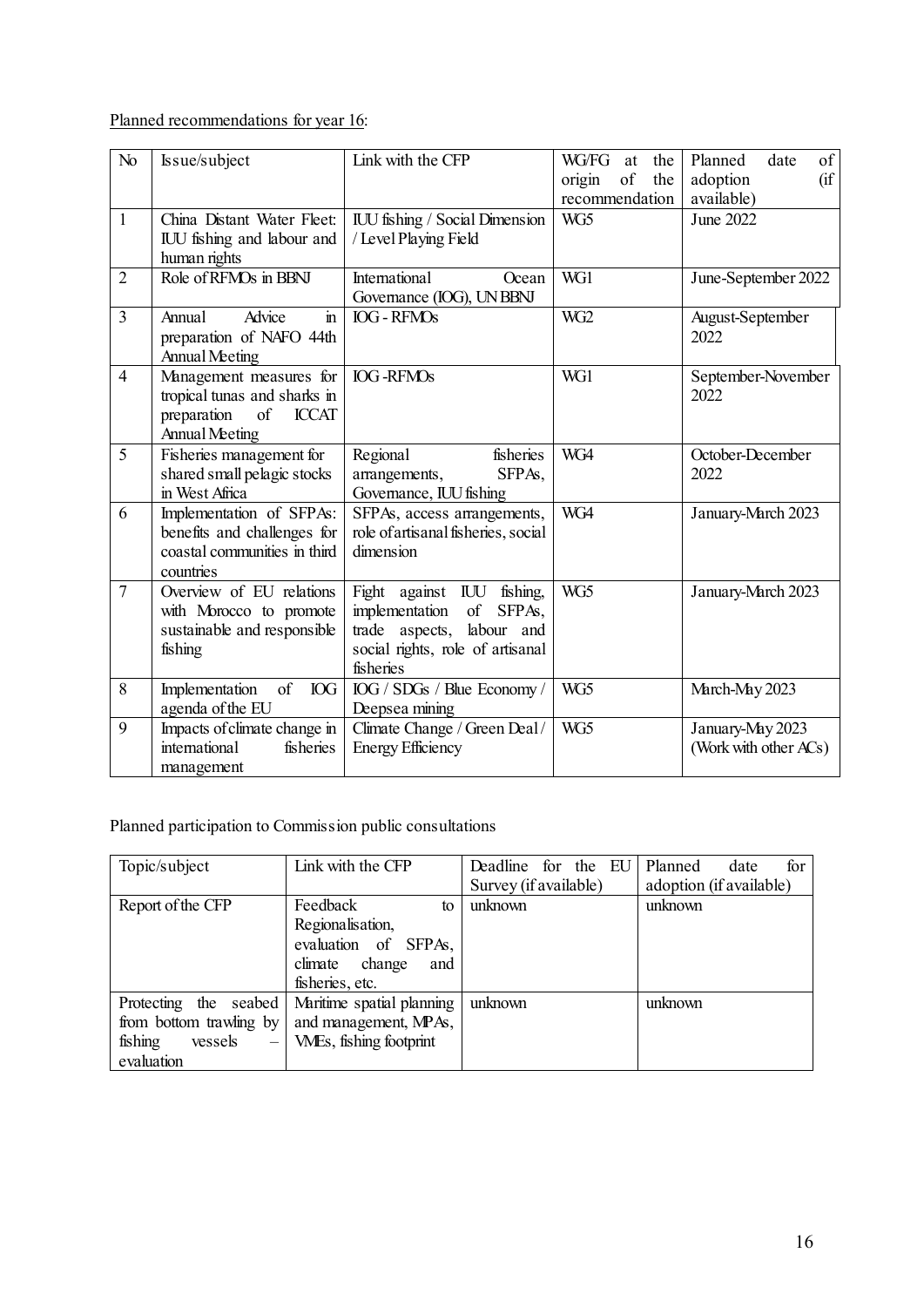## LDAC planning of meetings

# LDAC PLANNING OF MEETINGS (from 1 June 2022 to 31 May 2023)

| No             | Date (for<br>the first 6<br>months,<br>please<br>provide<br>precise<br>dates) | Topics<br>/subjects of<br>meeting                                                                               | Type of meeting<br>(physical/planned/hy<br>brid)                                      | European<br>Commission<br>participation<br>requested<br>(yes/no) | <b>If Commission</b><br>participation<br>requested,<br>specific issues<br>to be dealt with      | Priority<br>for a<br>Commis<br>sion<br>particip<br>ation<br>(from <sub>1</sub> )<br>to $4)$<br>$(1=$<br>highest<br>priority) |
|----------------|-------------------------------------------------------------------------------|-----------------------------------------------------------------------------------------------------------------|---------------------------------------------------------------------------------------|------------------------------------------------------------------|-------------------------------------------------------------------------------------------------|------------------------------------------------------------------------------------------------------------------------------|
| 1              | June 2022                                                                     | Focus Group on<br>operations of<br>China's Distant<br>Water Fleet<br>activities                                 | Virtual                                                                               | yes                                                              | <b>IUU</b> documented<br>cases                                                                  | $\overline{3}$                                                                                                               |
| $\overline{2}$ | August<br>2022                                                                | Focus Group on<br><b>NAFO</b>                                                                                   | Virtual                                                                               | no                                                               | n.a.                                                                                            | $\overline{4}$                                                                                                               |
| $\overline{3}$ | Mid-<br>September<br>2022                                                     | Coordination mtg of<br><b>LDAC</b> Chairs and<br>Vice Chairs in<br>preparation of WGs                           | Hybrid (Madrid/Zoom)<br>but encouraging<br>physical attendance<br>where possible      | no                                                               | n.a.                                                                                            | $\overline{4}$                                                                                                               |
| $\overline{4}$ | Late<br>September<br>/ Early<br>October<br>2022                               | Focus Group on<br><b>ICCAT</b> Tropical<br>Tuna stocks and<br>sharks                                            | Virtual                                                                               | yes                                                              | State of play on<br><b>ICCAT</b> stocks<br>and proposals;<br>time plan                          | $\overline{2}$                                                                                                               |
| 5              | Mid/end<br>October<br>2022                                                    | Working Groups 1<br>(Tuna RFMOs), 2<br>(North Atlantic<br>fisheries), 4<br>(SFPAs) and 5<br>(Horizontal Issues) | Hybrid<br>(Brussels/Zoom) but<br>encouraging physical<br>attendance where<br>possible | yes                                                              | IOTC, ICCAT,<br>NAFO, NEAFC,<br>SFPAs, IUU,<br>China, IOG, UN<br>processes, Social<br>Dimension | $\mathbf{1}$                                                                                                                 |
| 6              | Late<br>October/ea<br>rly<br>November<br>2022                                 | Focus Group on<br>Regional<br>Management for<br>Small Pelagic<br>Stocks in West<br>Africa                       | Virtual                                                                               | yes                                                              | EC studies and<br>proposal on<br>creating a RFMO<br>for West Africa<br>fisheries                | $\overline{2}$                                                                                                               |
| $\overline{7}$ | Late<br>November<br>/ early<br>December<br>2022                               | Executive<br>Committee                                                                                          | Hybrid (Madrid/Zoom)<br>but encouraging<br>physical attendance<br>where possible      | yes                                                              | Update from DG<br>MARE on CFP<br>Report and state<br>of play of EU<br>public<br>consultation    | $\mathbf{1}$                                                                                                                 |